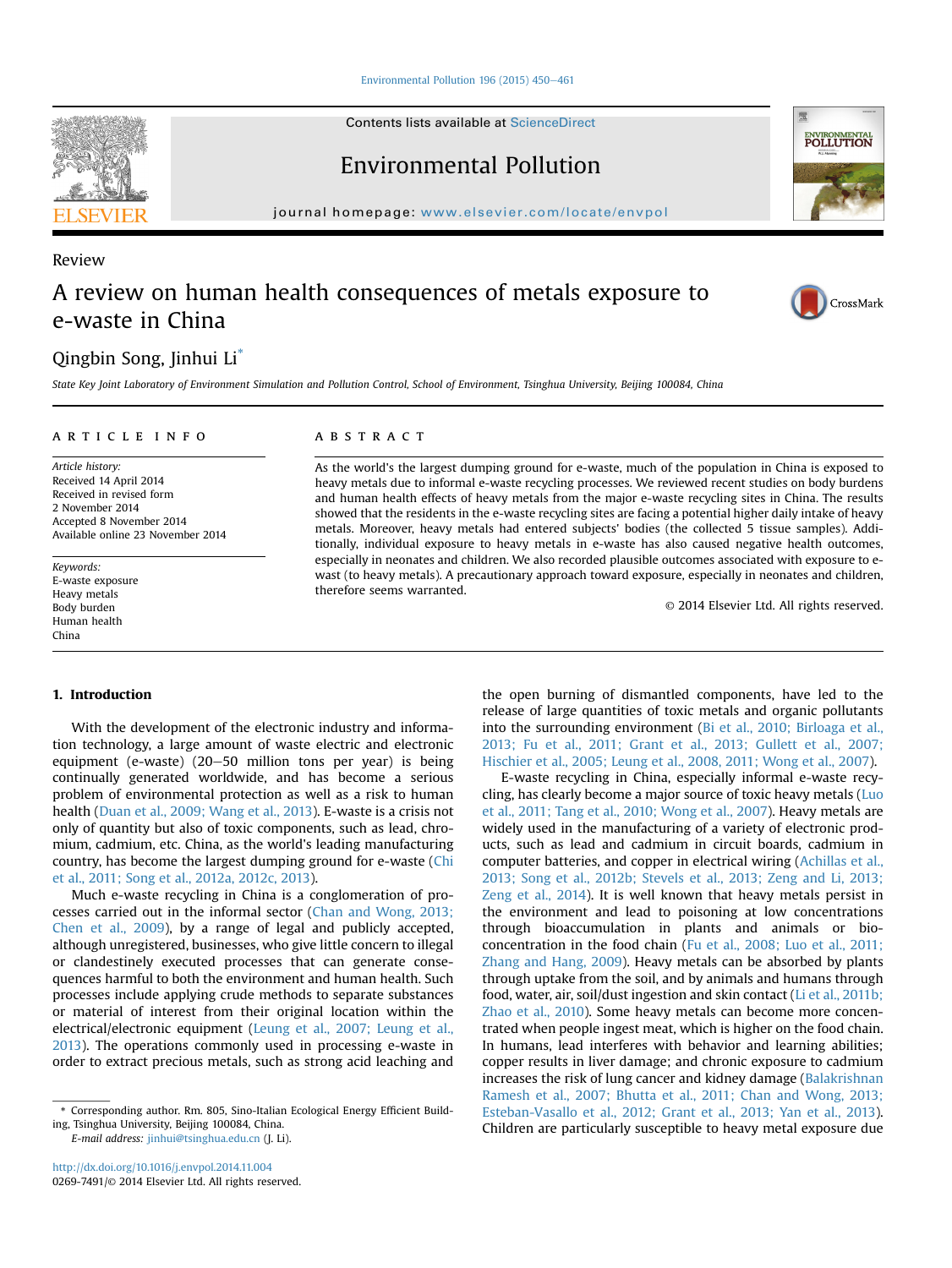to high gastrointestinal uptake and the permeable blood-brain barrier.

Although many studies have investigated and discussed the environmental pollution of heavy metals from e-waste recycling in China, to the best of our knowledge, no systematic reviews specifically focused on body burdens, and human health effects of heavy metals have been performed. Considering the abovementioned situation, this study reviews the current state of knowledge on heavy metal human exposure to heavy metals from e-waste in China, with almost all the representative data now available on exposure sources, human tissue markers, and human health in China. The main objectives of this study were to provide comprehensive information on the current human health effects of heavy metals and to assess the evidence for the association between such heavy metals exposure and the human body burden (or human health) in China. Fig. 1 presents the e-waste exposure areas and the control areas referred to in this paper. As shown in Fig. 1, most studies mainly focused on the southeast region of China, because e-waste recycling processed in China (especially the informal sectors) is mainly limited to those regions, e.g. Guiyu, Taizhou, and Qingyuan.

# 2. Review methods

We systematically searched the electronic databases (Web of Knowledge, Science Direct, Google Scholar, CNKI (database of Chinese journal)) for the search terms (e-waste, electronic waste, WEEE, heavy metals, body burden, health, and exposure) from Jun 1 2013 to Sep 2014. Of the 31 full-text articles assessed for eligibility, we excluded the studies reporting results in reviews, letters to the editor, and abstracts, and those that did not report an outcome related to heavy metal effects from e-waste, resulting in these published studies that met the searching criteria. To focus our study, we did not consider exposure to other pollutants (PBDEs, PCBs, and PCDD/Fs) or studies in other countries (such as India and African nations). Our search was not restricted to the English language, nor by any other means. Relevant articles published in languages other than English, especially Chinese, were translated. A data extraction sheet was pilot tested and revised to include: publication details, study characteristics (period, location, and sampling size), exposure and outcome measures, and study outcome.



Fig. 1. E-waste exposure and control areas referenced, in China.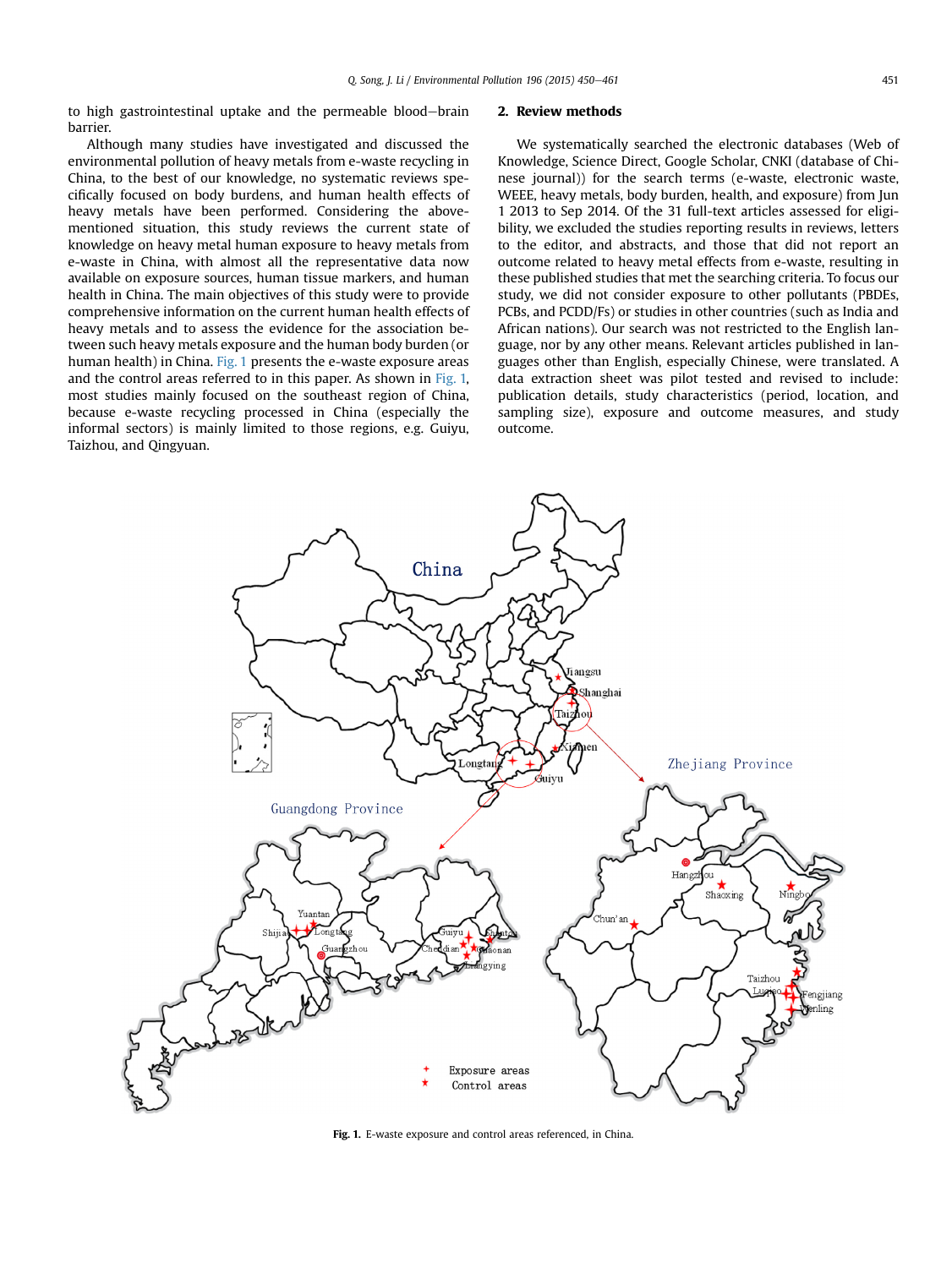| Table 1 |  |  |
|---------|--|--|
|         |  |  |

Exposure sources of heavy metals from e-waste.

| Location                          | Sampling time     | Exposure ways                                                                  | Exposure<br>groups                            | Concentrations                                                                                                                                                                                                                                                                                                                                                                                                                                                                                                                                             | References                              |
|-----------------------------------|-------------------|--------------------------------------------------------------------------------|-----------------------------------------------|------------------------------------------------------------------------------------------------------------------------------------------------------------------------------------------------------------------------------------------------------------------------------------------------------------------------------------------------------------------------------------------------------------------------------------------------------------------------------------------------------------------------------------------------------------|-----------------------------------------|
| Taizhou<br>Longtang               | 2005.11<br>2007.9 | Rice<br>Vegetables                                                             | Residents<br>Residents                        | As: 0.8, Cd:0.7, Hg:0.1, Pb: 3.7 µg/(day kg bw)<br>Cd: 1.36 $\mu$ g/(day·kg bw); Cu: 10.6 $\mu$ g/(day·kg bw);<br>Pb: 3.00 $\mu$ g/(day·kg bw); Zn: 69.8 $\mu$ g/(day·kg bw)                                                                                                                                                                                                                                                                                                                                                                               | (Fu et al., 2008)<br>(Luo et al., 2011) |
| Rural region<br>in South<br>China |                   | Food (vegetables, rice,<br>pork, chicken and fish);<br>House dust: Groundwater | <b>Residents</b><br>(adults, and<br>children) | Adults: Cd: 5.28; Pb:54.2; Cu:155; Zn:228;<br>Ni: $15.7 \mu g/(day \cdot kg bw);$<br>Children: Cd: 8.95; Pb:81.2; Cu:316; Zn:502;<br>Ni: $26 \mu g/(day \cdot kg bw)$ ;                                                                                                                                                                                                                                                                                                                                                                                    | (Zheng et al., 2013b)                   |
| Guiyu                             | 2004.12           | Dust                                                                           | Workers<br>and children                       | Workers: Pb: 175.7; Cu: 13.2; Cd: 0.043;<br>Cr: 0.11 $\mu$ g/(day·kg bw);<br>Children: Pb: 1421; Cu: 106.8; Cd: 0.34;<br>Cr: 0.93 $\mu$ g/(day·kg bw)                                                                                                                                                                                                                                                                                                                                                                                                      | (Leung et al., 2008)                    |
| Jiangsu<br>(Formal)               |                   | Air                                                                            | Workers                                       | ADD <sub>ing</sub> : Cr: 49.1; Cu 20,900; Cd 16;<br>Pb: 4930 ng/(day·kg bw); $ADD_{inh}$ :<br>Cr: 0.0055; Cu: 2.33; Cd: 0.0018;<br>Pb: 0.013 ng/(day kg bw); $ADDderm$ :<br>Cr: 0.22; Cu: 94; Cd: 0.072; Pb: 22.2 ng/(day kg bw)                                                                                                                                                                                                                                                                                                                           | (Xue et al., 2012)                      |
| Shanghai<br>(Formal)              |                   | Air (PM2.5)                                                                    | Workers                                       | Mechanical workshop: ADD <sub>ing</sub> : Cr: 1371; Cu: 2652;<br>Cd: 37.7; Pb: 23,345 ng/(day kg bw); ADD <sub>inh</sub> :<br>Cr: 0.15; Cu: 0.48; Cd: 0.0032;<br>Pb: 2.61 ng/(day kg bw); ADD <sub>derm</sub> : Cr: 6.18;<br>Cu: 1.932; Cd: 0.17; Pb:105.53 ng/(day kg bw);<br>Manual dismantling workshop: ADD <sub>ing</sub> : Cr: 1083;<br>Cu: 592; Cd: 107; Pb: 7910 ng/(day·kg bw);<br>ADD <sub>inh</sub> : Cr: 0.12; Cu: 0.15; Cd: 0.012<br>Pb: 2.39 ng/(day·kg bw); ADD <sub>derm</sub> : Cr:4.89;<br>Cu: 0.62; Cd: 0.48; Pb:35.65 ng/(day · kg bw) | (Fang et al., 2013)                     |

# 3. Results

#### 3.1. Exposure sources and health risk

#### 3.1.1. Exposure sources

In general, exposure to the hazardous components of e-waste can occur through three ways: inhalation from air, dietary intake, soil/dust ingestion and skin contact. In addition to direct occupational (formal or informal) exposure, people can come in contact with e-waste materials, and associated pollutants, through contact with surrounding soil, dust, air, and water, and through food sources. Hence, in order to understand how or how much heavy metals were transferred into the human body, it will be very essential to investigate the exposure sources and average daily dose of heavy metals from e-waste.

Exposure sources to heavy metals from e-waste are presented in Table 1. [Fu et al., 2008](#page-9-0) evaluated Taizhou residents' dietary intakes of heavy metals from rice. Comparing the tolerable daily intakes given by FAO/WHO [\(Organization, 2011](#page-10-0)) with the mean estimated daily intakes, Pb daily intake through rice consumption in this area was 3.7 µg/(day · kg bw), which already exceeded the FAO tolerable daily intake (3.6  $\mu$ g/day kg bw), and the Cd daily intake (0.7  $\mu$ g/ day kg bw) through rice reached 70% of the total tolerable daily intake (1 µg/day kg bw). [Luo et al., 2011](#page-10-0) calculated residents' ingesting heavy metals by consuming vegetables grown around the sampling area in Longtang town. The daily intake level of Cd  $(1.36 \mu g/(day \cdot kg)$  bw)) exceeded about 2.72 time of the oral reference dose (0.5  $\mu$ g/(day·kg bw)). Compared with above two studies, [Zheng et al., 2013b](#page-11-0) investigated more sources, including food (vegetables, rice, pork, chicken and fish), house dust, and groundwater, to estimate the daily intakes. Without any exception, the daily intakes were higher, with more serious health risk, especially the children.

Compared with the residents in the e-waste recycling areas, the workers in e-waste recycling workshops were faced with more serious potential health risks. According to [Leung et al., 2008,](#page-10-0) for a printed circuit board recycling worker in Guiyu, the Pb inhalation from air 175.7  $\mu$ g/(day·kg bw), indicating that the estimated oral average daily dose (ADD) much exceeded the "safe" oral Pb reference dose. Furthermore, the potential health risk to children at all locations was 8 times that for workers, because of the children's smaller body size and the higher ingestion rate used (200 mg/kg/ day) in estimating the risk [\(Leung et al., 2008\)](#page-10-0). Compared with the informal e-waste recycling sites in Guiyu, the workers from formal e-waste recycling sites in Jiangsu and Shanghai [\(Fang et al., 2013;](#page-9-0) [Xue et al., 2012](#page-9-0)) had lower potential health risks from heavy metals, especially for Pb intake (excess reference dose) [\(Konz et al.,](#page-10-0) [1989](#page-10-0)). It was also found that the workers' average daily dose contracted through ingestion ( $ADD_{\text{ine}}$ ) was the highest, accounting for more than 90% of the total intake, followed by the average daily doses absorbed through skin  $(ADD_{\text{derm}})$  and through inhalation (ADD<sub>inh</sub>). In addition, according to [Fang et al., 2013,](#page-9-0) the workers' ADD of four heavy metals (Cr, Cu, Cd, and Pb) in a mechanical workshop were higher than those in the manual dismantling workshop, possibly because the mechanical operation can generate more particles and dust.

# 3.1.2. Health risk of heavy metals

The hazards of heavy metals on human health are well known. Through the estimated daily intake, some studies evaluated the potential health risks from heavy metals. The model of health risk assessment from the U.S. EPA was often applied to evaluate the hazard quotients (HQ) of heavy metals for each non-carcinogenic metal ([Xue et al., 2012](#page-10-0)). Except for the non-carcinogenic risks, the carcinogenic risks were also assessed in some studies.

The health risk of heavy metals related to non-carcinogenic and carcinogenic were given in [Table 2.](#page-5-0) Four studies including two formal and two informal e-waste exposure. As listed in [Table 2,](#page-5-0) even in the two formal e-waste recycling sites, the workers were also facing on the potential health risk from heavy metals. In the formal production Line for Recycling Waste Printed Circuit Boards in Jiangsu province [\(Xue et al., 2012](#page-10-0)), the workers' non-cancer effects might be possible for Pb ( $HQ = 1.45$ ), and non-cancer effects are unlikely for Cr, Cu, and Cd. The carcinogenic risks for Cr and Cd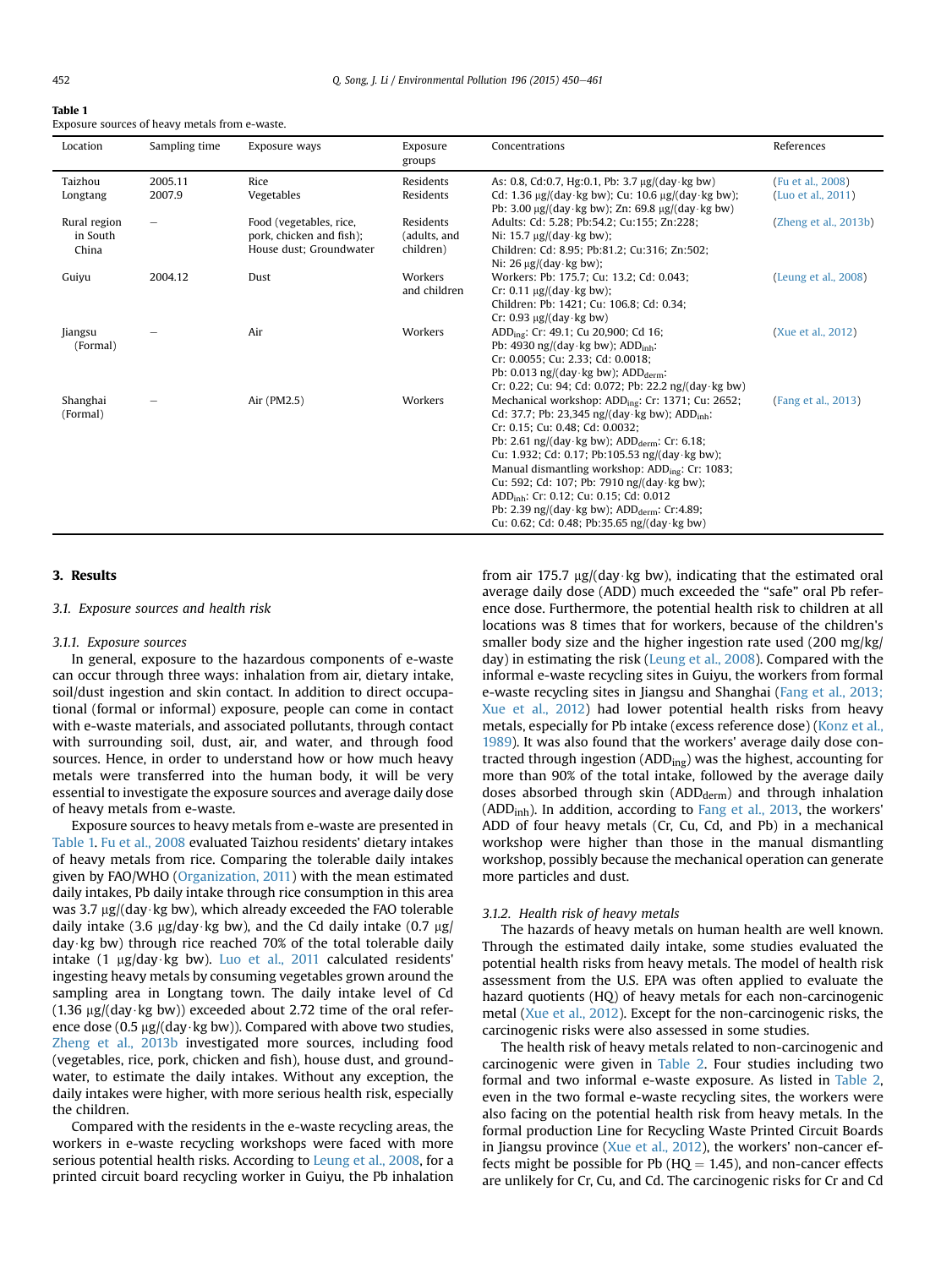are 3.29  $\times$  10<sup>-8</sup> and 1.61  $\times$  10<sup>-9</sup>, respectively. It indicates that cancer risks on workers are relatively light in the workshop (the range of threshold value was 10 $^{-6}$ ). For mechanical workshop and manual dismantling workshop of e-waste in Shanghai [\(Fang et al.,](#page-9-0) [2013\)](#page-9-0), though there was also the potential noncancerous risk of  $Pb > 1$ , the cancer risk of Cr exceeded the threshold obviously, therefore it may have a cancer risk on the workers. The lifetime cancer risk of four targeted metals was  $Cr > Ni > Pb > Cd$ . which could be proven in all monitoring samples. Comparing with the formal e-waste recycling sites, the residents' non-cancer and cancer risk of informal recycling sites were more serious, especially for the children ([Zheng et al., 2013b;](#page-11-0) [Zhang et al., 2014](#page-10-0)). As reported by [Zheng et al., 2013b,](#page-11-0) the residents' non-cancer effects might be very possible for Cd, Pb, Cu, Zn (all  $>1$ ), and there was an obvious cancer risk of Pb (Adults:Pb: $5 \times 10^{-4}$ ; Children: Pb:  $1 \times 10^{-3}$ ). Noted that all the children will be facing with more serious health risk than the Adults.

# 3.2. Human body burden of heavy metals

The biomonitoring of heavy metal concentrations in the environmental matrices-for example, air, soil, sediment, dust, and food—has revealed the presence and the levels of such pollution in the e-waste processing sites in China. However, the presence of the pollutant in the environment does not in itself determine the intensity of human exposure to heavy metals from the e-waste recycling processes (Esteban and Castaño, 2009; Graber et al., [2010\)](#page-9-0); such determination requires specific studies. Through investigating the human body burden of heavy metals, it will be very helpful to understand the potential human health effects. The current studies on the human body burden of heavy metals have included 5 types of human tissues: placenta, umbilical cord blood, blood and serum, hair, and urine, as shown in [Table 3.](#page-6-0)

#### 3.2.1. Placenta

Three studies have examined the human body exposure to ewaste in placentas collected after childbirth; the results are shown in [Table 3.](#page-6-0) As for the heavy metal levels in placentas, although all three studies investigated the human body impacts from the same exposure sites (Guiyu), the results were not consistent. In two studies [\(Li et al., 2011c; Zhang et al., 2011a](#page-10-0)), the Cd levels in placentas from Guiyu were significantly higher than those from Chaonan ( $p < 0.01$  and  $p < 0.001$ ), whereas there was no significant correlation in [Guo et al., 2010.](#page-9-0) Pb levels also showed different significant correlations ([Guo et al., 2010; Zhang et al., 2011a\)](#page-9-0). The total Pb value in placentas in Guiyu was about twice that of the reference group in Chaonan (301.43 vs. 165.82 ng/g), and was significant  $(p = 0.010)$  ([Chan et al., 2007](#page-9-0)). According to [Zhang et al., 2011a](#page-10-0), the median Cd level was also higher, but not significantly so, in Guiyu, compared to Shantou (521.01 vs. 273.24 ng/g,  $P = 0.299$ ). Also in this study, a negative but not significant correlation of Ni level was found, between Guiyu and Chaona ( $p = 0.000$ ).

# 3.2.2. Umbilical cord blood

Only a few studies have investigated the pollutant levels in umbilical cord blood (UCB) due to e-waste exposure. All the heavy metal levels in UCB from the exposure areas, however, were higher than those from the control areas [\(Table 3](#page-6-0)).

Among the 423 mothers recruited from Guiyu and Chaonan, in 2004/2005, 2006, and 2007 [\(Li et al., 2011c\)](#page-10-0), the median Cd level in UCB was significantly higher for Guiyu neonates than for controls (3.61 vs. 1.25  $\mu$ g/L,  $p < 0.01$ ), with 25.61% of Guiyu subjects exhibiting a median Cd level that exceeded the safety limit defined by the World Health Organization (5  $\mu$ g/L), as compared with 14.18% of control neonates ( $p < 0.01$ ). Similarly, according to [Ni et al., 2013b,](#page-10-0) UCB cadmium concentrations in neonates in Guiyu were also significantly higher than those in Shantou (median 2.50 vs. 0.33 ng/ mL,  $p < 0.001$ ). For the Pb level in UCB, the three studies [\(Li et al.,](#page-10-0) [2008b; Ni et al., 2013b; Xu et al., 2012\)](#page-10-0) obtained similar results: compared with the control group, neonates in Guiyu had significantly higher levels of lead in UCB (Pb  $> 100 \mu g/L$ ,  $p < 0.01$ ).

#### 3.2.3. Blood

The assessment of human exposure to e-waste has increasingly relied on human blood as a biomarker, and many studies of the human body burden caused by e-waste exposure have also concentrated primarily on heavy metal levels in blood and serum, as shown in [Table 3](#page-6-0).

For assessing the body burden in human blood, the Pb level has attracted the most attention, and 12 studies have investigated blood lead levels in the human body in order to understand e-waste exposure. According to the diagnostic blood-lead-level criteria for children, defined by the U.S. Centers for Disease Control ([Control,](#page-9-0) [1991\)](#page-9-0), children with a blood lead level (BLLs)  $\geq$ 100 µg/L are considered to have an elevated blood lead level. Aside from two study that included no statistical analysis, all the results showed that the blood lead levels in children in the exposure areas were significantly higher than those in the control areas (all  $p < 0.01$ ), and most levels exceeded the control standards, indicating that children are more sensitive to e-waste exposure, and have higher potential health effects compared with adults. In addition, [Zheng](#page-11-0) [et al., 2008](#page-11-0) found that in Guiyu the BLLs, as well as the proportions of BLLs greater than 100 µg/L, increased with the children's age, with older children tending to have higher BLLs than younger ones. It also found that the BLLs of children aged 5, 6, and 7 years of age in Guiyu were significantly higher than those in Chendian (all  $p < 0.01$ ), but no significant differences could be found between males and females in Guiyu and Chendian, results consistent with [Liu et al., 2011.](#page-10-0) Children in Guiyu and Taizhou had higher concentrations of lead in their blood than those living in towns with no ewaste recycling, and this result was further correlated with the location of residence in Guiyu (with particularly high levels in those living within 50 m of an e-waste workshop), the use of the home as a recycling workshop, and the gnawing of toys by children. [Yang](#page-10-0) [et al., 2013b](#page-10-0) also found that as the increasing age, the BLLs of occupational males in Taizhou would increase (group aged under  $31: 98.55 \,\mu g/L$ ; group aged  $30-45: 100.23 \,\mu g/L$ ; group aged  $46-60$ : 100.23  $\mu$ g/L), which might be explained by the time spent to proceed E-waste pickling dismantling.

Four studies analyzed the connection between blood Cd levels and e-waste exposure, but results were not consistent. First, there were large differences among the blood Cd levels: 0.69 µg/L, 1.287 (or 1.34)  $\mu$ g/L, and 7.91  $\mu$ g/L, for Guiyu, Southeast China, and Taizhou, respectively ([Wang et al., 2011b; Yang et al., 2013a; Zhang](#page-10-0) [et al., 2012\)](#page-10-0), indicating that Taizhou children were faced with a more serious Cd body burden compared with those in Guiyu or Southeast China. Secondly, the blood Cd level increased significantly in the exposed group in Taizhou compared with the control group ( $p < 0.05$ ). By contrast, in Southeast China ([Wang et al.,](#page-10-0) [2012a](#page-10-0)), the control group had a higher blood Cd level, and similar results were found in the blood Cu level ([Wang et al., 2011b; Zhang](#page-10-0) [et al., 2012](#page-10-0)). However, the author provided no explanation for this result. The blood levels of other heavy metals levels (Cr, Hg, Ni, Mn, Fe) are also presented in [Table 3,](#page-6-0) and there were the similar results with the blood Pb and Cd levels.

# 3.2.4. Hair

Heavy metals can enter the hair by various pathways, such as incorporation from the blood and deep skin layers during hair shaft formation, deposition by diffusion from sweat or sebum secretions,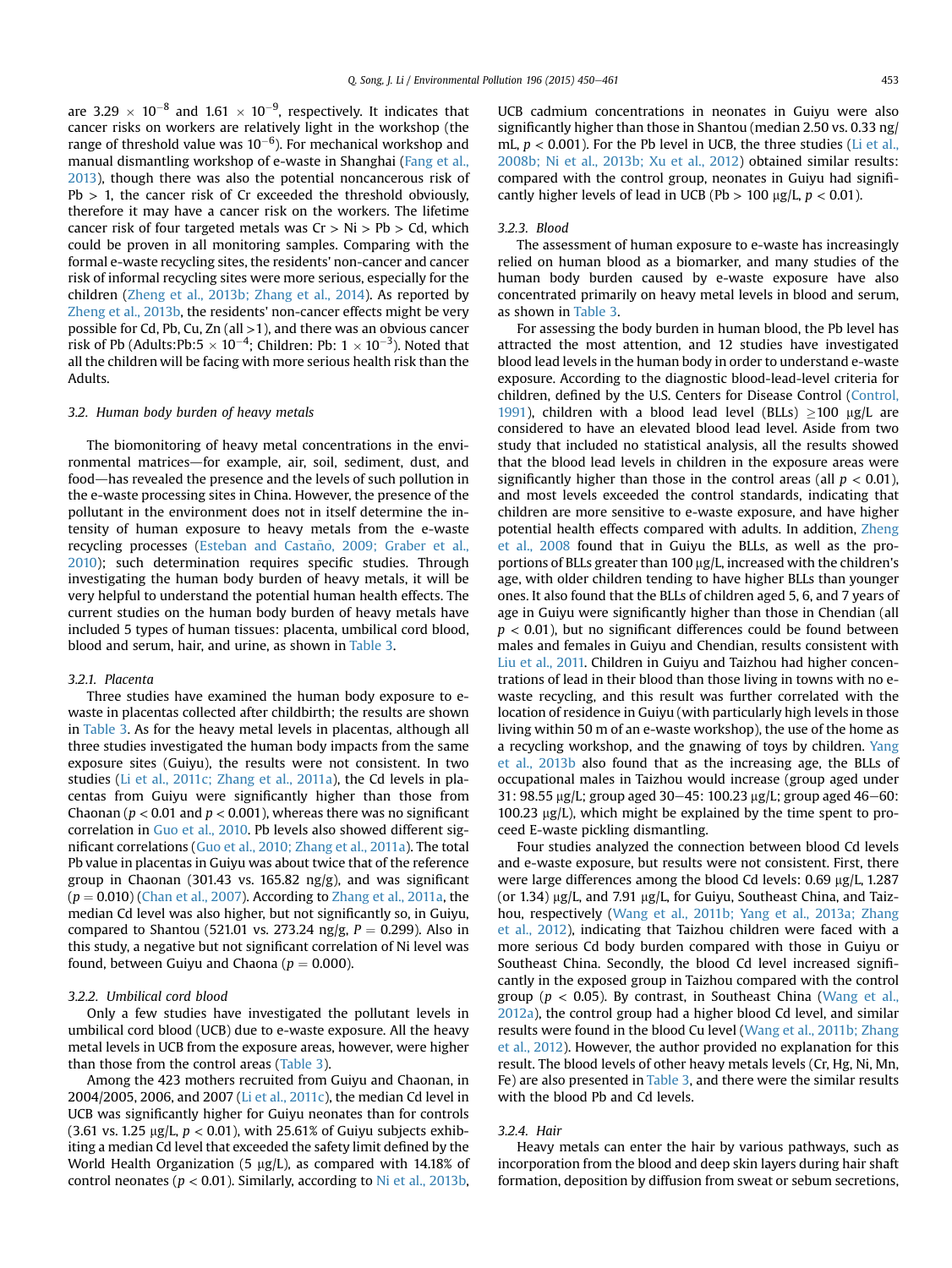and the external environment [\(Pragst and Balikova, 2006](#page-10-0)). Hair has therefore been identified as a suitable indicator to reflect short- and long-term exposure to heavy metals.

In two studies [\(Table 3](#page-6-0)), heavy metal levels in human hair were investigated to understand the human body burden related to ewaste exposure. In one study [\(Zheng et al., 2011](#page-11-0)), levels of five heavy metals were found, in the following order:  $Zn > Pb > Cu > Cd > Ni$ , with the highest levels found in occupationally exposed workers; the levels of Cd, Pb, and Cu were significantly higher in residents from the e-waste recycling area than in the control area (all  $p < 0.01$ ); elevated Cd, Pb, and Cu levels in hair from the e-waste recycling area, and significant positive correlations between them, indicated that these metals were likely to have originated from participation in e-waste recycling activities. [Wang et al., 2009](#page-10-0) also found a similar ranking:  $Pb > Cu > Mn > Cr > Ni > Cd > As$ , and Cu, Pb, and Cd levels were also found to be higher compared to those in hair samples from control areas. These studies show that human hair can be a useful biomarker for assessing the extent of heavy metal exposure to workers and residents in areas with intensive e-waste recycling activities.

# 3.2.5. Urine

The level of heavy metals in human urine could be associated with a level of body burden at a particular time, and is an important indicator in health risk analysis. Three studies have investigated heavy metal levels in human urine and their correlations with ewaste exposure [\(Table 3](#page-6-0)).

[Wang et al., 2011a](#page-10-0) investigated the impacts of heavy metals in human urine in 349 people from e-waste recycling sites and 118 people from a green plantation. The levels of urinary Cd in both occupational dismantling workers (median1.09  $\mu$ g/L) and nonoccupational-dismantling persons (median  $0.75 \mu g/L$ ) were significantly higher than in the control group (median  $0.41 \mu g/L$ )  $(p < 0.01$  and  $P < 0.05$ ). Further analysis of correlations between urinary heavy metal levels and exposure factors in the exposed group revealed a positive relationship between the duration of dismantling activity and the level of Pb in human urine ( $p < 0.05$ ). According to [Wang et al., 2011b,](#page-10-0) the Cu and Pb levels in Southeast China were also higher than in the reference site. By contrast, urinary cadmium levels were higher in the controls (median:  $2 \mu g/g$ creatinine) than in the exposed individuals (median:  $0.001 \mu g/mg$ creatinine, p < 0.05). [Zhang et al., 2007](#page-10-0) obtained similar results (Cd: 1.04 vs. 1.98  $\mu$ g/g creatinine,  $p < 0.01$ ).

# 3.3. Health effects of heavy metals

Findings of the studies ([Table 4](#page-8-0)) showed correlations between exposure to heavy metals from e-waste and health outcomes, mainly focusing on neonate's health, children's health, and changes in cellular expression. Outcomes were reported from Guiyu and Taizhou in Southeast China, and mainly included the informal exposure routes.

# 3.3.1. Neonate's health

Pregnant women's exposure to heavy metals from e-waste has resulted in various negative effects, with increases in spontaneous abortions, stillbirths, premature births, reduced birth weights and infant lengths, Apgar scores, neonatal behavioral neurological assessment (NBNA) scores, and etc.

As shown in [Table 4](#page-8-0), all the studies investigated the adverse outcomes caused by heavy metal exposure in Guiyu town. According to [Li et al., 2008a, Li et al., 2008b,](#page-10-0) and [Guo et al., 2010](#page-9-0), there were no significant differences between the adverse birth outcomes (birth weights, infant lengths, and Apgar scores) and the heavy metal exposure. In detail, all the 3 studies showed that the Pb levels in UCB and placentas in Guiyu were significantly higher than those of control groups, but no significant differences in reproductive health between the exposure areas and control areas were found. Not consistent with the above two studies, [Xu et al., 2012](#page-10-0) reported that Guiyu births showed significantly higher rates of adverse birth outcomes including stillbirth (4.72% vs. 1.03%), low birth weight (6.12% vs. 4.12%), low birth weight (3.40% vs. 1.57%), and lower Apgar scores (9.6 vs. 9.9) and mean birth weight (3168 g vs. 3258 g) than did births from the control site, all  $p < 0.01$ . In addition, as reported by [Li et al., 2008a](#page-10-0) and [Li et al., 2008b](#page-10-0), there was a statistically significant difference in NBNA scores between the Guiyu group and the control group by t test ( $p = 0.043$ ).

#### 3.3.2. Children's health

Five studies have examined the effects of heavy metals (Pb, Cd, Ni, and Mn) from heavy metal exposure on children's health, focusing mainly on the intelligence quotient (IQ), forced vital capacity (FVC), weight and height, and temperament.

[Wang et al., 2012a](#page-10-0) reported that no significant differences in IQ were observed between Luqiao and Chun'an. According to [Han](#page-9-0) [et al., 2007,](#page-9-0) children's blood lead levels in the exposure groups were significantly higher than those of the control group, and the mean IQ in the exposure area (in children aged from 3 to 4) was also significantly lower than that of control area at the same age (10.24 vs. 12.92,  $p < 0.05$ ). But the intelligence levels of children aged 5 to 6 had no statistically significant difference between two areas. [Zheng](#page-11-0) [et al., 2013a](#page-11-0) evaluated the damage caused by chromium, nickel and manganese exposure on lung function in 144 school children (aged  $8-13$ ). The only significant difference between Guiyu and Liangying with regard to lung function was a decreased forced vital capacity (FVC) in 8-to-9-year-old boys (1859 vs. 2,121 ml,  $p = 0.003$ ). Regression analysis showed significant negative correlations between blood chromium levels and FVC in 11- and 13-year-olds  $(p = 0.018$ , and  $p = 0.027$ , respectively), and serum nickel levels in 10-year-olds ( $P = 0.035$ ). [Huo et al., 2007](#page-10-0) found that although children living in Guiyu had significantly higher blood lead levels compared with those living in Chendian ( $p < 0.01$ ), as for physical indexes (weight, height, Head circumference, and Chest circumference), there was no significant difference between Guiyu and Chendian. [Liu et al., 2011](#page-10-0) evaluated the dose-dependent effects of lead exposure on temperament alterations in 303 children  $(3-7)$ years old) from Guiyu and Chendian. Significant differences of mean scores in activity level (4.53 vs. 4.18), approach-withdrawal (4.62 vs. 4.31), and adaptability (4.96 vs.4.67) were found between Guiyu and Chendian children (all  $p < 0.01$ ). Xu et al. [\(Xu et al.,](#page-10-0) [2013\)](#page-10-0) also investigated children' health effects of Cr in Guiyu and Chendian, but no significant differences for the height, weight, head circumference, and chest circumference of children were found.

# 3.3.3. Adult's health

Most studies pay more attention on the neonate and children's health effects of heavy metals. We only found one study ([Yang et al.,](#page-10-0) [2013b\)](#page-10-0) to assess the sex hormone levels of FSH, LH and T of 187 occupational males in Taizhou. FSH and LH levels increased with the age while the T levels decreased with the age instead. There was a significant correlation between the FSH and LH levels and wearing masks. However, the author didn't analyze the correlation between the sex hormone levels and Pb levels.

# 3.3.4. Changes in cellular expression

Six studies have been identified that evaluated changes in cellular expression caused by exposure to heavy metals from ewaste pollution, concentrated mainly on Metallothionein (MT), the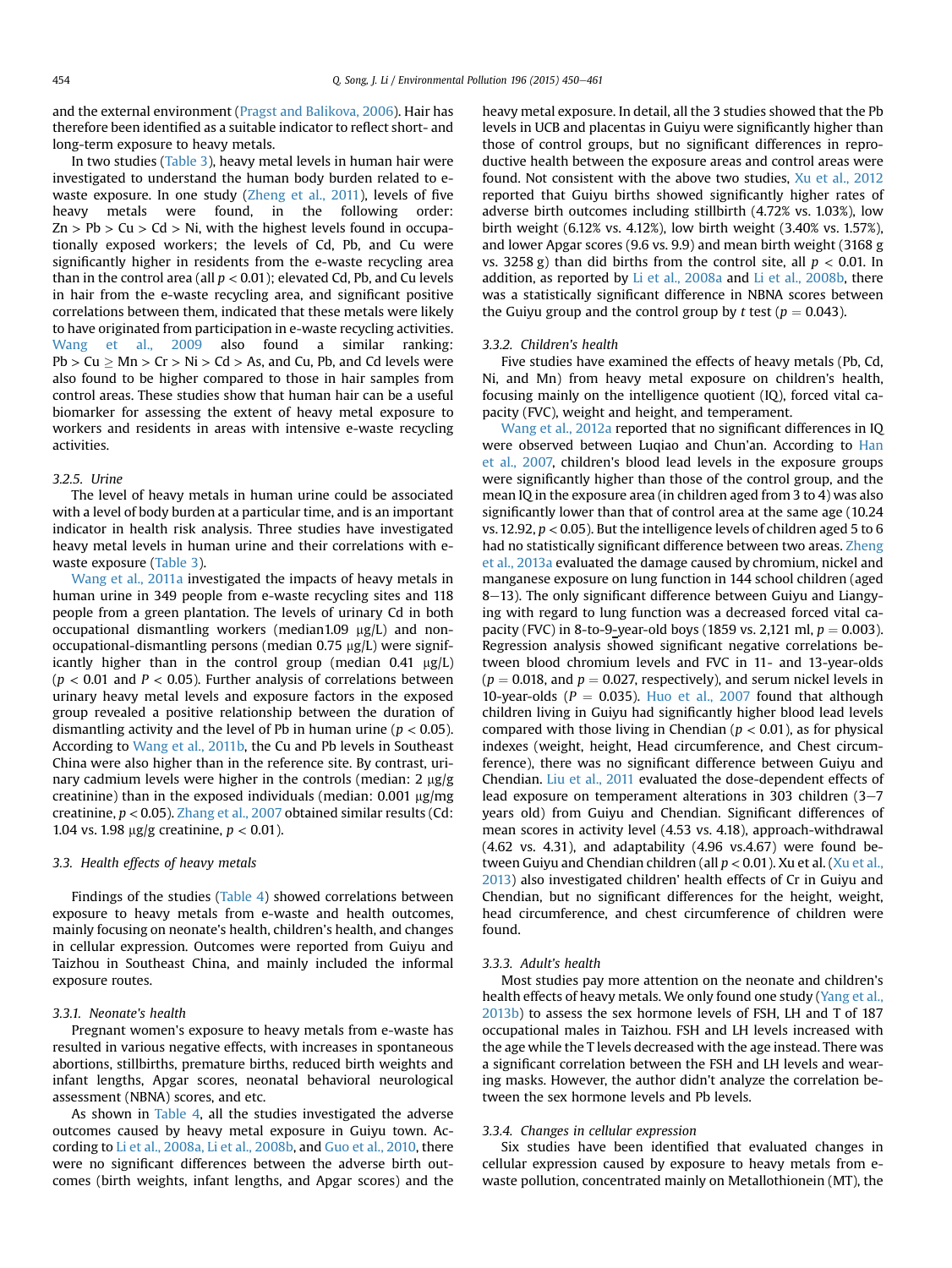<span id="page-5-0"></span>Table 2 Health risk assessment of heavy metals.

| Location                       | Exposure<br>groups                     | Sampling sites                                                      | Pollutants                 | Outcomes                                                                                                                                                                                                                                                                                                                                                                                                                                                                                                                    | References            |
|--------------------------------|----------------------------------------|---------------------------------------------------------------------|----------------------------|-----------------------------------------------------------------------------------------------------------------------------------------------------------------------------------------------------------------------------------------------------------------------------------------------------------------------------------------------------------------------------------------------------------------------------------------------------------------------------------------------------------------------------|-----------------------|
| Jiangsu (formal)               | Workers                                | Production line<br>for recycling<br>waste printed<br>circuit boards | Cr, Cu, Cd, and Pb         | Non-cancer risk (HQ): Cr: 0.0203; Cu: 0.53; Cd: 0.023;<br>Pb: 1.45<br>Cancer risk: Cr: 3.29 $\times$ 10 <sup>-8</sup> : Cd: 1.61 $\times$ 10 <sup>-9</sup>                                                                                                                                                                                                                                                                                                                                                                  | Xue et al., 2012      |
| Shanghai (formal)              | Workers                                | Mechanical<br>workshop,<br>and manual<br>dismantling<br>workshop    | Cr, Ni, Cu, Cd, and Pb     | Mechanical workshop:<br>Non-cancer risk (HQ): Cr: 0.556; Ni: 0.043; Cu: 0.068;<br>Cd: 0.055; Pb: 6.88<br>Cancer risk: Cr: 3.45 $\times$ 10 <sup>-4</sup> ; Ni: 9.43 $\times$ 10 <sup>-6</sup> ; Cd:<br>$1.52 \times 10^{-6}$ ; Pb: 5.61 $\times 10^{-6}$<br>manual dismantling workshop:<br>Non-cancer risk (HQ): Cr: 0.448; Ni: 0.067 Cu: 0.015;<br>Cd: 0.155; Pb: 2.33<br>Cancer risk: Cr: 1.36 $\times$ 10 <sup>-4</sup> ; Ni: 6.56 $\times$ 10 <sup>-6</sup> ; Cd:<br>$2.03 \times 10^{-6}$ ; Pb: 9.97 $\times 10^{-7}$ | Fang et al., 2013     |
| Rural region<br>in South China | Residents<br>(adults,<br>and children) | House dust,<br>food, water                                          | Cd. Pb. Cu. Zn. Ni         | Non-cancer risk (HQ): Adults: Cd: 5.38; Pb:15.42;<br>Cu:2.38; Zn:4.31; Ni: 0.79;<br>Children: Cd: 8.92; Pb:33.24; Cu:5.54; Zn:6.87; Ni: 1.31<br>Cancer risk: Adults:Pb:5 $\times$ 10 <sup>-4</sup><br>Children: Pb: $1 \times 10^{-3}$                                                                                                                                                                                                                                                                                      | (Zheng et al., 2013b) |
| Taizhou                        | Residents<br>(adults,<br>and children) | Abandoned<br>e-waste<br>recycling plant                             | Pb, Cd, Cr, Zn, Hg, and Cu | Non-cancer risk (HQ):<br>Adult: Pb, Cd, Hg, and Cu $> 10$ ; Zn:6.4; Cr < 1; Children:<br>all > 10                                                                                                                                                                                                                                                                                                                                                                                                                           | (Zhang et al., 2014)  |

S100 group of calcium-binding proteins, erythrocyte superoxide dismutase (SOD), GSH-Px, the percentage of helper/inducer T lymphocytes  $(CD4+)$ , and hemoglobin, and DNA.

Higher placental MT expression was found in neonates from Guiyu when compared to those from the control city of Chaonan [\(Li](#page-10-0) [et al., 2011c\)](#page-10-0). MT expression was 67.00% in Guiyu compared to 32.69% in Chaonan ( $P < 0.01$ ), and was significantly correlated with cord blood and placental Cd levels ( $p < 0.01$ , and  $p = 0.00$ , respectively). [Zhang et al., 2011a](#page-10-0) found significant down regulation of S100P proteins, higher MT expression, and higher placental cadmium levels in mothers exposed to e-waste from Guiyu compared to non-exposed mothers from the control town, Shantou. Mean relative mRNA and protein S100P levels were significantly lower in Guiyu compared to Shantou (0.175 vs. 1.462,  $p < 0.001$ , and 0.026 vs.0.032,  $p = 0.045$ , respectively); and MT expression was significantly higher in Guiyu than in Shantou (0.051 vs. 0.035,  $p = 0.003$ ), both of which indicated possible exposure to metals, including cadmium. In Zhejiang Province, China, [Zhang](#page-10-0) [et al., 2012](#page-10-0) reported that the activities of SOD, GSH-Px, and  $CD4+$ in an exposed group were significantly less than those in the contro1group (median 12,401.6 vs. 14,076.6 U/gHb, 57.6 vs. 71.6 nmol/ mgHb, 32.7% vs. 37.8%, all  $p < 0.05$ , respectively). These effects were mainly related to the increase of Cd, Cr and Pb levels in peripheral venous blood. According to [Xu et al., 2006,](#page-10-0) blood lead levels were investigated as the main chemical agent associated with hemoglobin levels. Although the hemoglobin levels of the children with lead poisoning in Guiyu were lower than those of the children with light lead levels, there were no significant associations. [Wang et al.,](#page-10-0) [2011b](#page-10-0) examined the effects of lead exposure on the frequency of MNBNC in e-waste recycling workers in southern China. The exposed group had higher MNBNC frequencies (median: 4.0‰, 1st/ 3rd quartiles:  $2.0-7.0$ ) compared with the controls (median:  $1.0\%$ <sub>0</sub>, 1st/3rd quartiles:  $0.0-2.0$ ). MNBNC frequencies and blood lead levels were positively correlated ( $r = 0.254$ ,  $p < 0.01$ ). However, no significant associations were found between Cu and Cd, and MNBNC frequency. In the e-waste recycling town of Guiyu, significant differences in lymphocytic DNA damage in neonates were found compared to the neighboring town Chaonan ([Li et al., 2008a\)](#page-10-0). Guiyu neonates had greater DNA damage with significantly higher  $(p < 0.01)$  injury rates (33.20%) and lengths of tails (4.49  $\pm$  1.92) in the comet assay compared to neonates from Chaonan (10.70% and  $2.09 \pm 0.65$ , respectively). Significant correlations were found between blood chromium levels and DNA damage in all of the study neonates (cell populations  $r_s = 0.95$ ,  $p < 0.01$ , and length of tail  $r_s = 0.89$ ,  $p = 0.00$ ).

# 4. Discussion

The present study systematically examines the human body burden and health effects of heavy metals from e-waste recycling in China. We assessed the exposure routes and risk, human body and human health effects of heavy metals to understand the evidence of causality between exposure to heavy metals from e-waste and human health outcomes.

When the heavy metals entered the human body through the three route (inhalation from air, dietary intake, soil/dust ingestion and skin contact), there will be the serious body burden. The relevant results proved that the heavy metals have been accumulated in the 5 human tissues (5 tissue: placenta, umbilical cord blood, blood and serum, hair, and urine). Finally, the human body burden of heavy metals would appear on the human health, and cause all kinds of diseases-e.g. cancers, mental health and neurodevelopment disorders, thyroid dysfunction, and general physical health deterioration (DNAdamage and effects on gene expression).

Although many studies have estimated the potential daily intakes of the heavy metals in e-waste recycling sites, it should be noted that the use of data generated in these surveys to estimate dietary exposure, inhalation, soil/dust ingestion and dermal exposure would likely overestimate the actual exposure. There are many factors that can affect the daily intake. First, for dietary intake, different eating habits between areas influence the dietary intake ([Chan et al., 2013; Luo et al., 2009; Qin et al., 2011](#page-9-0)). In addition, food products produced in other sites can also be transported to the local market. Such imports would have lower concentrations, and therefore the level of dietary exposure would be overestimated if they were omitted from the calculation. Second, inhalation exposure could also be overestimated to some extent, because not all the concentrations of particles (i.e. TSP) would be fully available for human inhalation ([Li et al., 2007\)](#page-10-0), since many effective measures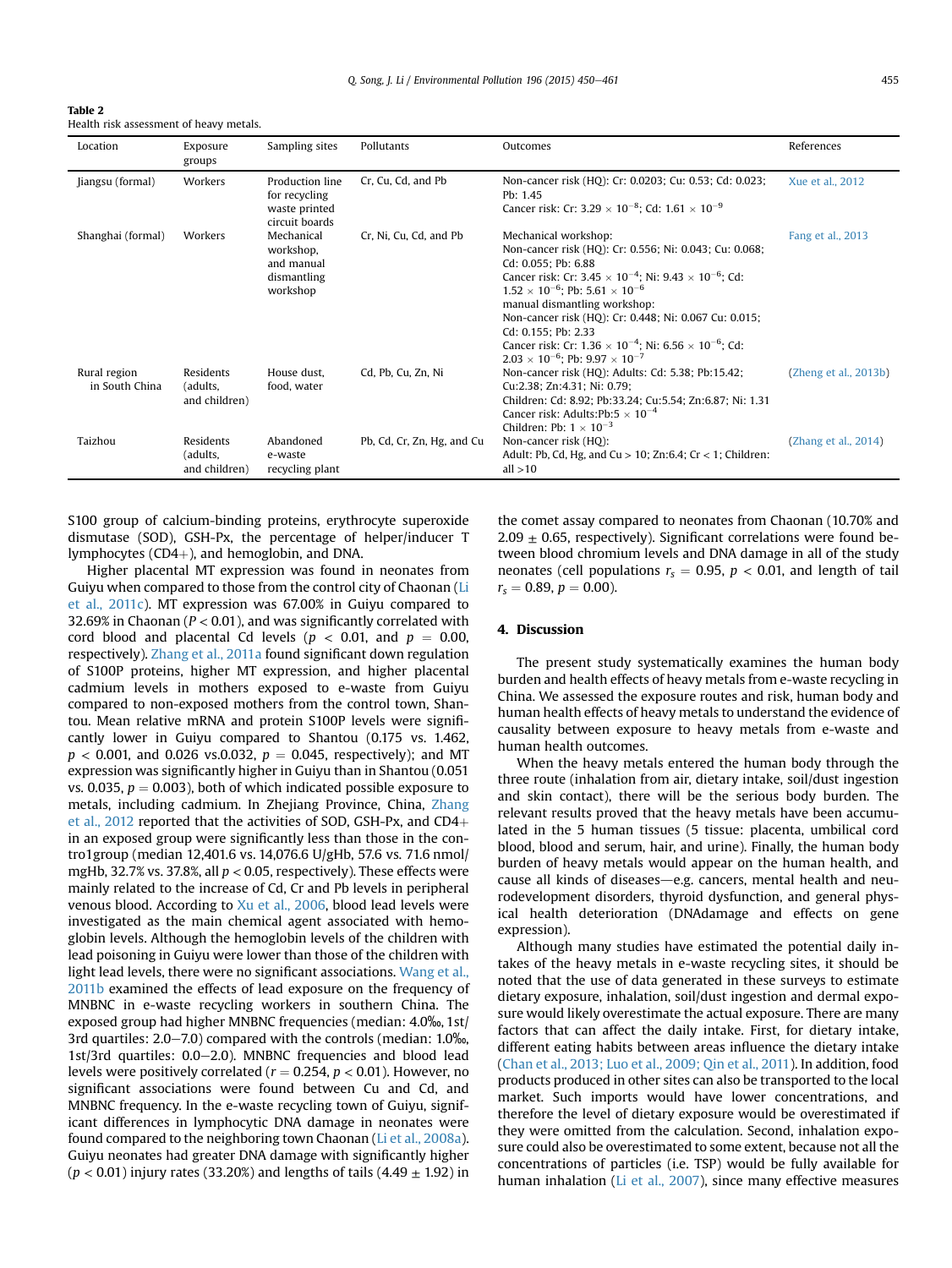# <span id="page-6-0"></span>Table 3

Human body burden of heavy metals from e-waste.

| Pollutants                 | Sampling time    | Exposure groups                                                                 | Sampling sites                             | Human body burden                                                                                                                                                                                                                               | References                                   |
|----------------------------|------------------|---------------------------------------------------------------------------------|--------------------------------------------|-------------------------------------------------------------------------------------------------------------------------------------------------------------------------------------------------------------------------------------------------|----------------------------------------------|
| Placenta                   |                  |                                                                                 |                                            |                                                                                                                                                                                                                                                 |                                              |
| Pb, Cd, Cr, Ni             | 2008.10-2009.5   | 220 mother-infant pairs (101:119) Guiyu vs. Chaonan                             |                                            | Pb: 301.43 vs. 165.82 ng/g,<br>$p = 0.010$ ; Cd: 108.75 vs.<br>104.15 ng/g; Cr: 234.31 vs.<br>228.40 ng/g; Ni: 7.64 vs.<br>14.30 ng/g, $p = 0.000$ .                                                                                            | (Guo et al., 2010)                           |
| Cd                         | 2006             | 423 mother-infant pairs (289:134)                                               | Guiyu vs. Chaonan                          | $170 \pm 48$ 0 vs. $100 \pm 110$ ng/L,<br>p < 0.01                                                                                                                                                                                              | (Li et al., 2011c)                           |
| Cd, Pb                     | 2008.10-2009.6   | 105 mother-infant pairs (55:50)                                                 | Guiyu vs. Shantou                          | Cd: 83.99 vs. 51.59 ng/g,<br>$P < 0.001$ ; Pb: (521.01 vs.<br>273.24 ng/g, $P = 0.299$ )                                                                                                                                                        | (Zhang et al., 2011a)                        |
| Umbilical cord blood<br>Cd |                  | from $2004/2005$ to $2007$ 423 mother-infant pairs $(289.134)$                  | Guiyu vs. Chaonan                          | 2004/2005: 4.08 vs. 4.26 μg/L;<br>2006: 4.17 vs. 1.46 µg/L,<br>$p < 0.01$ ; 2007: 0.99 vs. 0.63 µg/<br>L, $p < 0.01$ ; Total: 3.61 vs.<br>1.25 $\mu$ g/L, p < 0.01                                                                              | (Li et al., 2011c)                           |
| Pb, Cd, Cr, Ni             | 2012.3-2013.1    | 201 mother-infant pairs (126:75)                                                | Guiyu vs. Shantou                          | Pb: 110.45 vs. 57.31 µg/L,<br>$p < 0.001$ ; Cd: 2.50 vs. 0.33<br>$\mu$ g/L, p < 0.001; Cr: 27.52 vs.<br>26.42 μg/L; Ni: 8.63vs. 9.09 μg/L                                                                                                       | (Ni et al., 2013b)                           |
| Pb<br>Pb<br>Blood          | 2006             | 152 mother-infant pairs<br>2001-2008; 2004-2009 531 mother-infant pairs         | Guiyu vs. control area<br>Guiyu vs. Xiamen | 113.28 vs. 60.43 $\mu$ g/L, $p = 0.00$ (Li et al., 2008b)<br>Pb: 107.8 vs. 22.5 $\mu$ g/L, $p < 0.01$ (Xu et al., 2012)                                                                                                                         |                                              |
| Pb and Cd                  |                  | 246 children (aged $3-8$ )                                                      | Only Guiyu                                 | Pb: 73.0 $(43.3-154.3)$ $(\mu$ g/L);<br>Cd: 0.69 $(0.36-1.45)$ ( $\mu$ g/L); No                                                                                                                                                                 | (Yang et al., 2013a)                         |
| Pb, Cu, Cd                 |                  | 104 persons (48:56)                                                             | Southeast China                            | statistical analysis.<br>Pb: 114.49 vs. 91.04 µg/L,<br>$p < 0.01$ ; Cu: 763.000 vs.<br>841.500 μg/L; Cd: 1.287 vs.<br>1.840 µg/L.                                                                                                               | (Wang et al., 2011b)                         |
| Cd, Pb, Cr, Hg             |                  | 76 workers and residents (40:36)                                                |                                            | Taizhou vs. control area Cd: 7.91 vs. 5.63 $\mu$ g/L, $p < 0.01$ ; (Zhang et al., 2012)<br>Pb: 150.63 vs. 84.37 µg/L; Cr:<br>19.58 vs. 23.48 $\mu$ g/L, p < 0.05;                                                                               |                                              |
| Pb                         | 2004             | 226 children (165:61)                                                           | Guiyu vs. Chendian                         | Hg: 3.28 vs. 4.19 μg/L;<br>$153.0 \pm 57.9$ vs. $99.4 \pm 40.5$<br>$\mu$ g/L, p < 0.01                                                                                                                                                          | (Huo et al., 2007)                           |
| Pb                         | 2006             | 278 children (aged $1-7$ ) (154:124)                                            | Guiyu vs. Chendian                         | $131.7 \pm 59.8$ vs. $100.4 \pm 48.5$<br>$\mu$ g/L, $p < 0.01$                                                                                                                                                                                  | (Zheng et al., 2008)                         |
| Pb                         | $2008.1 - 2$     | 303 children (aged 3-7) (153:150)                                               | Guiyu vs. Chendian                         | $144.3 \pm 69.3$ vs. $87.2 \pm 43.4$<br>$\mu$ g/L, p < 0.01                                                                                                                                                                                     | (Liu et al., 2011)                           |
| Pb                         | $2004.9 - 11$    | 226 children (aged $1-6$ ) (165:61)                                             | Guiyu vs. Chendian                         | $153.0 \pm 57.9$ vs. 99.4 $\pm$ 40.5<br>$\mu$ g/L, p < 0.01                                                                                                                                                                                     | (Xu et al., 2006)                            |
| Рb<br>Pb                   | 2006             | 136 children (aged $3-6$ ) (85:51)<br>226 children (aged $1-6$ ) (165:61)       | Guiyu vs. Chendian<br>Guiyu vs. Chendian   | 117.8 vs. 89.3 $\mu$ g/L, p < 0.01<br>153.0 vs. 57. 9 $\mu$ g/L, $p < 0.01$                                                                                                                                                                     | (Han et al., 2007)<br>(Peng et al., 2005)    |
| Pb<br>Pb, Cu, Cd           | 2010.6<br>-      | 178 children (aged $11-12$ ) (108:70) Luqiao vs. Chun'an<br>138 persons (59:79) | South China<br>(exposed vs. control)       | 6.97 vs. 27.8 $\mu$ g/L, p < 0.001<br>Pb: 99.83 vs. 92.25 µg/L; Cd:<br>1.34 vs. 1.32 µg/L; Cu: 0.76 vs.<br>0.88 $\mu$ g/L, p < 0.01                                                                                                             | (Wang et al., 2012a)<br>(Zhang et al., 2007) |
| Pb<br>Cr                   | 2004, 2006, 2008 | 187 occupational males<br>711 chlidren (415:296)                                | Taizhou<br>Guiyu vs. Chendian              | $100.08 \text{ µg/L}$<br>2004: 120.3 vs. 63.1 μg/L,<br>p < 0.0001<br>2006: 165.4 vs. 44.1 μg/L,<br>p < 0.0001<br>2008: 63.4 vs. 28.2 µg/L,<br>p < 0.0001                                                                                        | (Yang et al., 2013b)<br>(Xu et al., 2013)    |
| Cr, Mn, Ni                 |                  | 144 children (aged 8-13) (71:73)                                                | Guiyu vs. Liangying                        | Cr: 35.5 vs. 34.1 µg/L; Mn: 20.6 (Zheng et al., 2013a)<br>vs. 14.9 $\mu$ g/L, $p < 0.01$ ; Ni: 5.3 vs.<br>3.0 $\mu$ g/L, p < 0.01                                                                                                               |                                              |
| Hairs<br>Heavy metals      | 2009.12          | 125 Residents and dismantling<br>workers (86 vs. 39)                            | Longtang vs. Yuantan                       | Cd: 1.15 vs. 0.34 vs. 0.05 $\mu$ g/g;<br>Pb: 40.07 vs. 14.97 vs. 2.94 µg/g;<br>Zn: 138.95 vs.112.51<br>vs.122.99 μg/g; Cu: 29.81 vs.<br>17.67 vs. 9.85 µg/g; Ni: 0.74 vs.<br>$0.59$ vs. $0.81$ µg/g.                                            | (Zheng et al., 2011)                         |
| Heavy metal                | 2007-2008        | 159 persons (139:10:10)                                                         | Taizhou vs. Ningbo vs.<br>Shaoxing         | As: 0.423 vs. 0.282 vs. 0.585<br>mg/g; Cd: 0.940 vs.0.209 vs.<br>0.223 mg/g; Cr: 1.591 vs. 1.16<br>vs. 1.15 mg/g; Cu: 53.0 vs.10.7<br>vs. 10.2 mg/g; Mn: 7.96 vs.1.03<br>vs. 3.04 mg/g; Ni: 1.77 vs. 0.812<br>vs. 0.597 mg/g; Pb: 85.3 vs. 2.98 | (Wang et al., 2009)                          |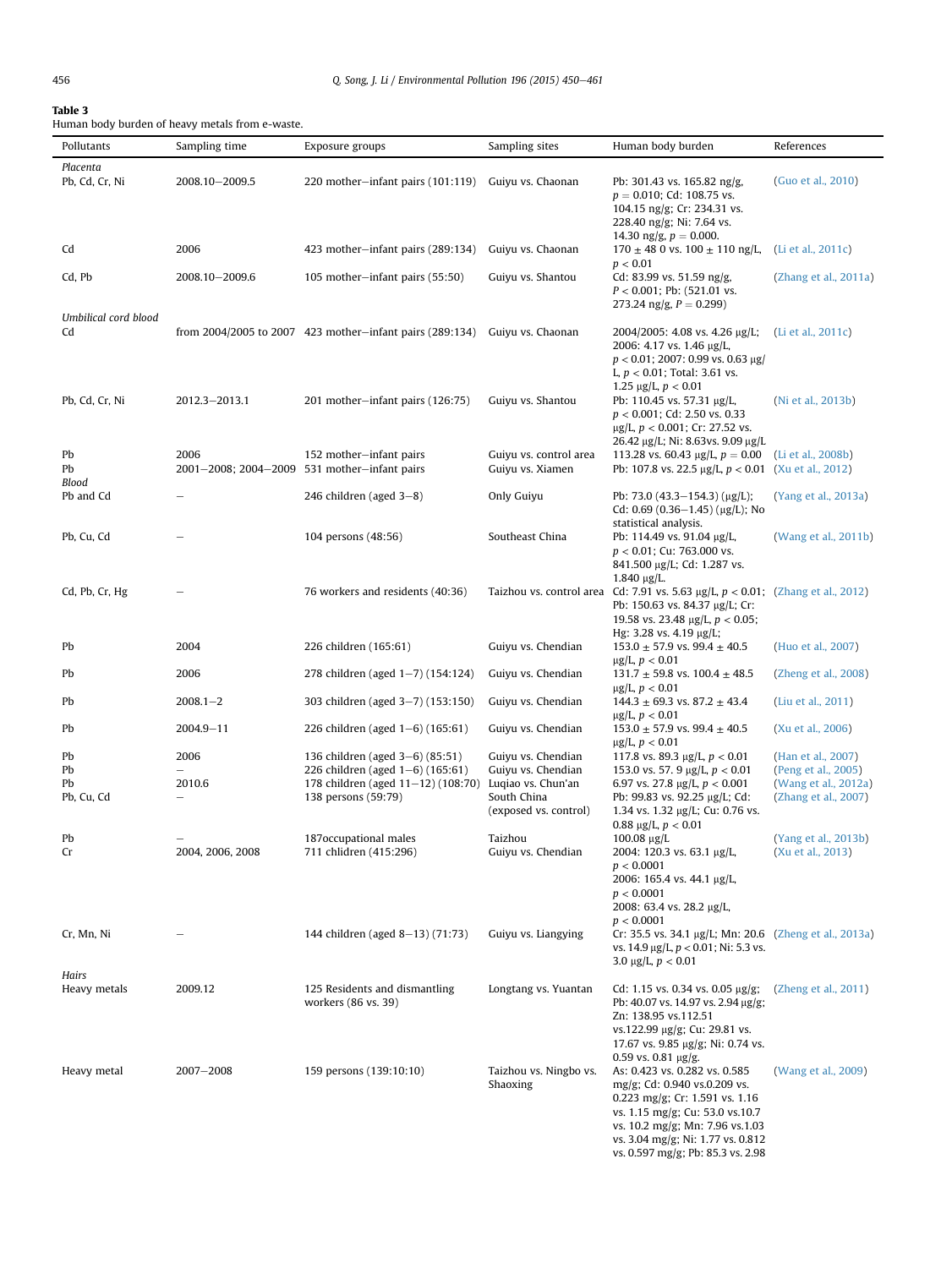Table 3 (continued )

| Pollutants                            | Sampling time | Exposure groups                                          | Sampling sites                           | Human body burden                                                                                                                                                    | References           |
|---------------------------------------|---------------|----------------------------------------------------------|------------------------------------------|----------------------------------------------------------------------------------------------------------------------------------------------------------------------|----------------------|
| Urine                                 |               |                                                          |                                          | vs. 7.60 mg/g. No statistical<br>analysis.                                                                                                                           |                      |
| Be, Cu, Mn, Pb, Cd, Zn $2009.11 - 12$ |               | 467 workers and residents<br>$(20 - 65$ old) $(349:118)$ | Taizhou<br>(exposed vs. control)         | Be: $0.02$ vs. $0.01$ , $p < 0.01$ ; Cu:<br>3.00 vs.1.36: Mn: 2.45 vs. 2.77:<br>Pb: 1.80 vs. 1.20; Cd: 1.09 vs.<br>0.41, $p < 0.01$ ; Zn: 0.31 vs.<br>$0.34 \mu g/L$ | (Wang et al., 2011a) |
| Pb, Cu, Cd                            |               | 104 persons (48:56)                                      | Southeast China<br>(exposed vs. control) | Pb: 41 vs. 34; Cu: 26 vs. 25; Cd: (Wang et al., 2011b)<br>1 vs. 2 $\mu$ g/g creatinine, $p < 0.05$                                                                   |                      |
| Pb, Cu, Cd                            |               | 138 persons (59:79)                                      | South China<br>(exposed vs. control)     | Pb: 34.82 vs. 38.58; Cd: 1.04 vs. Zhang et al., 2007<br>1.98, $p < 0.01$ ; Cu; 38.06 vs.<br>$23.69 \text{ µg/g}$ creatinine                                          |                      |

could be carried out to prevent inhalation exposure, such as masks, air cleaners, etc. Third, similar to the inhalation situation, in order to prevent soil/dust ingestion and dermal exposure, some safeguard procedures can be also used, especially for the occupational workers ([Fang et al., 2013; Xue et al., 2012](#page-9-0)).

Children and neonates are a particularly sensitive group because of additional routes of exposure (breastfeeding, placental exposures), high-risk behaviors (hand-to-mouth activities in early years, higher risk-taking behaviors in adolescence) and their changing physiology (higher comparative uptakes of air, water and food, and lower toxin elimination rates) ([Han et al., 2011; Wang et al., 2012a;](#page-10-0) [Zhang et al., 2011b\)](#page-10-0). The hazardous compounds found in e-waste have strong human body burden effects, especially for neonates and children. The concentrations of heavy metals in placentas and umbilical cord blood in e-waste recycling areas were higher than in the control areas, and some researches showed significant differences between them ([Huo et al., 2007; Zheng et al., 2008\)](#page-10-0). It also appears that neonates, due to the mothers' exposure to e-waste, were faced with potential health effects, and e-waste exposure has threatened the neonates in e-waste recycling areas. For example, the neonates from the e-waste exposure areas have been influenced by the heavy metals; these influences include neonate's health, children's health, and changes in cellular expression [\(Alabi](#page-9-0) [et al., 2012; Li et al., 2011a, 2012, 2008b; Ni et al., 2010\)](#page-9-0).

Consistent correlations between public health effects were hard to assess because of diverse outcomes and variation in exposure variables. For example, as for the blood lead levels in children, even though most results showed that the blood lead levels in children in the exposure areas were significantly higher than those in the control areas (all  $p < 0.01$ ), one study showed no statistical significance. However, we noted consistent associations in studies assessing the effects of e-waste exposure on measures of DNA damage and cellular expression. In all studies, investigators reported higher frequencies of micro nucleated binucleated cells in all the e-waste-exposed populations than in unexposed controls. DNA damage (e.g., DNA injury rates and tail length) was more prevalent in all the e-waste-exposed populations than in controls.

Our ability to assess associations between such heavy metals exposure and the human body burden (or human health) in China was limited by the absence of prospective or longitudinal studies. The associations, by definition, could not be established in crosssectional studies. Through the literature review, we recorded weak associations between e-waste exposure (heavy metals) and body burden (placenta, umbilical cord blood, blood and serum, hair, urine) or human health (mental health outcomes, children's growth, changes in cellular expression, and DNA effects). Most associations remained significant when we did the comparison between the exposure areas and the control areas. However, the absence of prospective and longitudinal studies, and the small sample sizes (only one study had a sample size >450 people) ([Wang](#page-10-0) [et al., 2011b\)](#page-10-0), are concerns. Substantial quantities of pollution are found not only very close to e-waste recycling locations, but, because of contamination of the surrounding environment (specifically air, soil and water) and the resulting food chain pollution, high levels of pollution due to e-waste are also found throughout southern China, including control population locations [\(Bi et al.,](#page-9-0) [2007; Guo et al., 2010; Han et al., 2011; Zheng et al., 2010\)](#page-9-0).

At the outcome level, when evaluating the concentrations of heavy metals in the human tissues, we for the most part adopted the mean values. Therefore, this could cause some results bias, because of the lack of heavy metals distribution analysis. In addition, several studies that used a retrospective case–control design did not adjust results for confounding variables, especially for the health effects. In one study in particular, investigators did not adjust for the effect of confounders, especially smoking and age, on neonatal outcomes [\(Guo et al., 2012\)](#page-9-0). Possible alternative influence sources of exposure, including persistent organic pollutants (PBDEs, PCBs, PAHs), pesticides, and industrial pollution, have not been accounted for in the interpretation of results, thereby diminishing the plausibility of certain health outcomes being due exclusively to heavy metals exposure from e-waste. In addition, this study was restricted to China (in fact, to the most relevant researches focused on China), and the researches in other countries (e.g., India, African countries) were not introduced.

Concern about the health influences of heavy metals exposure to e-waste is increasing despite the paucity of solid research. Reported adverse effects include human body burden and human health. Children and developing fetuses are particularly susceptible, and evidence of adverse effects in early life via environmental exposure is increasing. However, few direct-effect studies on the health effects of heavy metals have been undertaken. In addition, noted that the human health of e-waste exposure was not only from the heavy metals, but also from other toxic pollutants of the ewaste, such as PBDEs, PCBs and PCDD/Fs([Li et al., 2007; Ni et al.,](#page-10-0) [2013a; Wang et al., 2012b; Xing et al., 2009\)](#page-10-0). In future, the comprehensive studies of e-waste exposure are suggested to conduct, and the potential effects of other possible factors (smoking and drinking) should be also included.

Due to the global nature of the electronics market and industry, e-waste management and legislative developments in China have significant influence on the environmentally sound management of used electronics at the international level [\(Chi et al., 2011; Chung,](#page-9-0) [2012; He et al., 2006; Hu and Cheng, 2013\)](#page-9-0). Under the progressive development of pilot projects and domestic e-waste legislation in China over the past five years, the formal e-waste recycling industry in China has shown considerable growth in both treatment capacity and quality. The growth of the formal sector is important for lessening the environmental and health impacts of e-waste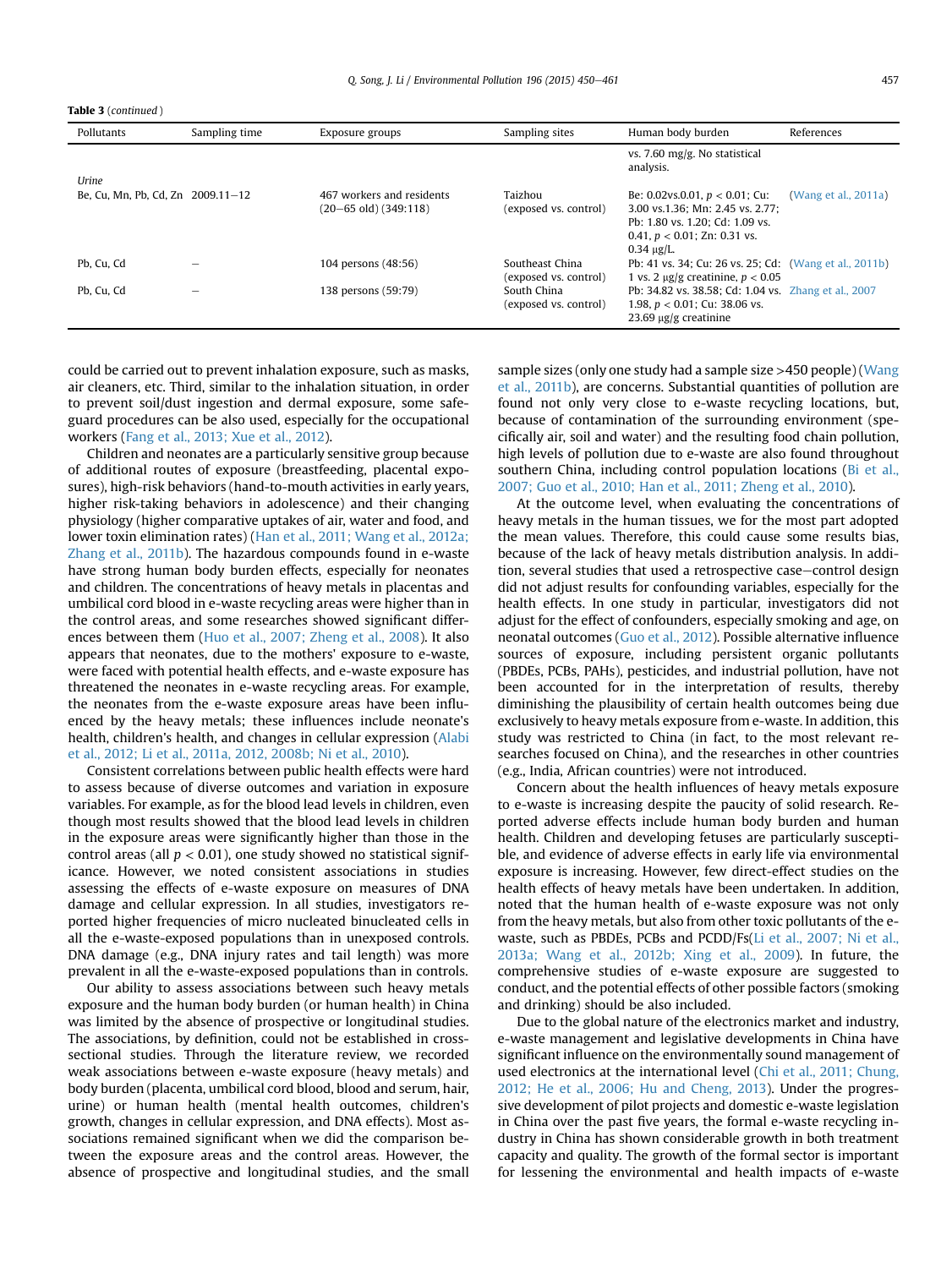# <span id="page-8-0"></span>Table 4

Human health effects of heavy metals from e-waste.

| Sampling sites                                             | Exposure groups                                              | Sampling time                    | Pollutants         | Outcomes                                                                                                                                                                                                                                                                                                                                                                                                                                                                                                                                                                    | References                                  |
|------------------------------------------------------------|--------------------------------------------------------------|----------------------------------|--------------------|-----------------------------------------------------------------------------------------------------------------------------------------------------------------------------------------------------------------------------------------------------------------------------------------------------------------------------------------------------------------------------------------------------------------------------------------------------------------------------------------------------------------------------------------------------------------------------|---------------------------------------------|
| Neonate's health<br>Guiyu vs. Chaonan                      | 2006:152 mother-infant pairs<br>2007:150 mother-infant pairs | 2006 and 2007                    | Cr, Pb             | Birth length: $0.50 \pm 0.02$ vs.<br>$0.50 \pm 0.01$ m, $p = 0.92$ (2006);<br>$0.50 \pm 0.02$ vs. $0.50 \pm 0.01$ m, $p = 0.279$<br>(2007)<br>Birth weight: $3.12 \pm 0.40$ vs.<br>$3.29 \pm 0.52$ kg, $p = 0.05$ (2006);<br>$3.52 \pm 0.56$ vs. $3.19 \pm 0.44$ kg, $p = 0.508$<br>(2007)<br>Apgar scores: $9.77 \pm 0.45$ vs.<br>$9.79 \pm 0.50$ , $p = 0.82$ (2006); $9.72 \pm 0.75$<br>vs. $9.72 \pm 0.75$ , $p = 0.875$ (2007);<br>Behavior: $10.91 \pm 0.90$ vs. $11.29 \pm 0.80$ ,<br>$p = 0.012$ ;<br>NBNA; $38.46 \pm 1.31$ vs. $38.92 \pm 1.12$ ,<br>$p = 0.043;$ | (Li et al., 2008a)                          |
| Guiyu vs.Chaonan                                           | 220 mother-infant pairs                                      | 2008.10-2009.5                   | Pb, Cd, Cr, and Ni | Birth length: $0.494 \pm 0.026$ vs.<br>$0.497 \pm 0.015$ m, $p = 0.409$ ;<br>Birth weight: $3.100 \pm 0.488$ vs.<br>$3.128 \pm 0.441$ , $p = 0.652$                                                                                                                                                                                                                                                                                                                                                                                                                         | (Guo et al., 2010)                          |
| Guiyu vs. Xiamen                                           | 531 mother-infant pairs                                      | $2001 - 2009$                    | Pb                 | Stillbirth rate: 4.72 vs. 1.03%, $p < 0.01$ ;<br>Preterm birth: 5.68vs. 5.24%, $p > 0.05$ ;<br>Birth length: $0.496 \pm 0.018$ m;<br>Birth weight: $3.168 \pm 0.491$ vs.<br>$3.258 \pm 0.464$ kg, $p < 0.01$ .<br>Apgar scores: $9.6 \pm 0.9$ vs. $9.9 \pm 0.5$ ,<br>$p < 0.01$ ;                                                                                                                                                                                                                                                                                           | (Xu et al., 2012)                           |
| Children's health<br>Luqiao vs. Chun'an                    | 178 children (aged $11-12$ )                                 | 2010.6                           | Pb                 | IQ: $109.31 \pm 11.81$ vs. $110.27 \pm 9.97$ ,<br>$p > 0.05$ ;                                                                                                                                                                                                                                                                                                                                                                                                                                                                                                              | (Wang et al., 2012a)                        |
| Guiyu vs. Chendian                                         | 136 children (aged $3-6$ )                                   | 2006                             | Pb                 | IQ: $10.24 \pm 2.44$ vs.12.92 $\pm 2.61$ ,<br>$p < 0.01$ (3–4 years old); 13.22 $\pm$ 4.52<br>vs.12.87 $\pm$ 3.39, $p > 0.05$ (5–6 years old)                                                                                                                                                                                                                                                                                                                                                                                                                               | (Han et al., 2007)                          |
| Guiyu vs. Liangying                                        | 144 school children                                          |                                  | Cd, Ni, and Mn     | FVC: $1859 \pm 100$ vs. $2121 \pm 56$ ml,<br>$p = 0.030$ (boys aged 8–9 years); others<br>was not significant.                                                                                                                                                                                                                                                                                                                                                                                                                                                              | (Zheng et al., 2013a)                       |
| Guiyu vs. Chendian                                         | 226 children ( $<$ 6 years of age)                           |                                  | Pb                 | Height, Weight, Head circumference,<br>Chest circumference ( $p > 0.05$ )                                                                                                                                                                                                                                                                                                                                                                                                                                                                                                   | (Huo et al., 2007)                          |
| Guiyu vs. Chendian                                         | 303 children (aged $3-7$ )                                   | $2008.1 - 2$                     | Pb                 | Activity level: $4.53 \pm 0.83$ vs.<br>$4.18 \pm 0.81$ , approach-withdrawal:<br>$4.62 \pm 0.85$ vs.4.31 $\pm$ 0.89, and<br>adaptability: $4.96 \pm 0.73$ vs. $4.67 \pm 0.83$ ,<br>all $p < 0.01$                                                                                                                                                                                                                                                                                                                                                                           | (Liu et al., 2011)                          |
| Guiyu vs. Chendian                                         | 711 children (aged $3-7$ )                                   | 2008                             | Cr                 | Height, Weight, Head circumference,<br>Chest circumference ( $p > 0.05$ )                                                                                                                                                                                                                                                                                                                                                                                                                                                                                                   | (Xu et al., 2013)                           |
| Adult' health<br>Taizhou<br>Changes in cellular expression | 187 occupational males                                       |                                  | Pb                 | FSH: Group (aged $<$ 30): 5.64; Group<br>(aged 31-45): 11.51; Group (aged 46<br>$-60$ : 15.32 mIU/ml;<br>LH: Group (aged $\leq$ 30): 4.59; Group<br>(aged 31-45): 4.90; Group (aged 46<br>$-60$ : 5.96 mIU/ml;<br>T: Group (aged $\leq$ 30): 4823; Group<br>(aged 31-45): 4157; Group (aged 46<br>$-60$ : 3562 mIU/ml;                                                                                                                                                                                                                                                      | (Yang et al., 2013b)                        |
| Taizhou                                                    | 76 (workers and residents)                                   |                                  | Cd, Pb, Cr, Hg     | SOD: 12,401.6 $\pm$ 1498.3 vs.<br>14,076.6 $\pm$ 2528.3 U/gHb, $p < 0.05$ ;<br>MDA: $5.7 \pm 1.3$ vs. $4.5 \pm 0.8$ nmol/<br>mgHb, $p < 0.05$ ; GSH-Px: 57.6 $\pm$ 8.5 vs.<br>71.5 $\pm$ 8.5, p < 0.05; CD4+: 32.7 $\pm$ 6.7<br>vs.37.8 $\pm$ 7.0%, $p < 0.05$                                                                                                                                                                                                                                                                                                              | (Zhang et al., 2012)                        |
| Guiyu vs. Chaonan<br>Guiyu vs. Shantou                     | 423 mother-infant pairs<br>105 pregnant women                | 2004/2005-2007<br>2008.10-2009.6 | Cd<br>Cd           | Placental MT: 67.00 vs. 32.69%, $p < 0.01$<br>Placental MT: $0.058 \pm 0.037$ vs.<br>$0.038 \pm 0.029$ , $p = 0.003$ ;<br>S100P: $0.026 \pm 0.020$ vs. $0.033 \pm 0.016$ ,<br>$p = 0.045$ ;<br>S100 mRNA: $0.175 \pm 0.340$ vs.<br>$1.462 \pm 1.004$ , $p = 0.000$ ;                                                                                                                                                                                                                                                                                                        | (Li et al., 2011c)<br>(Zhang et al., 2011a) |
| Guiyu vs. Chendian                                         | 226 children (aged $1-6$ )                                   | $2004.9 - 11$                    | Pb                 | Hemoglobin: $127 \pm 17$ vs. $129 \pm 20$ g/L,<br>p > 0.05                                                                                                                                                                                                                                                                                                                                                                                                                                                                                                                  | (Xu et al., 2006)                           |
| Guiyu vs. Control group                                    | 104 (48 workers vs. 56 residents)                            |                                  | Pb, Cu, Cd         | MNBNCs frequencies: (median: 4.0‰,<br>1st/3rd quartiles: $2.0-7.0$ ) vs. (median:<br>1.0\%,1st/3rd quartiles: $0.0-2.0$ )                                                                                                                                                                                                                                                                                                                                                                                                                                                   | (Wang et al., 2011b)                        |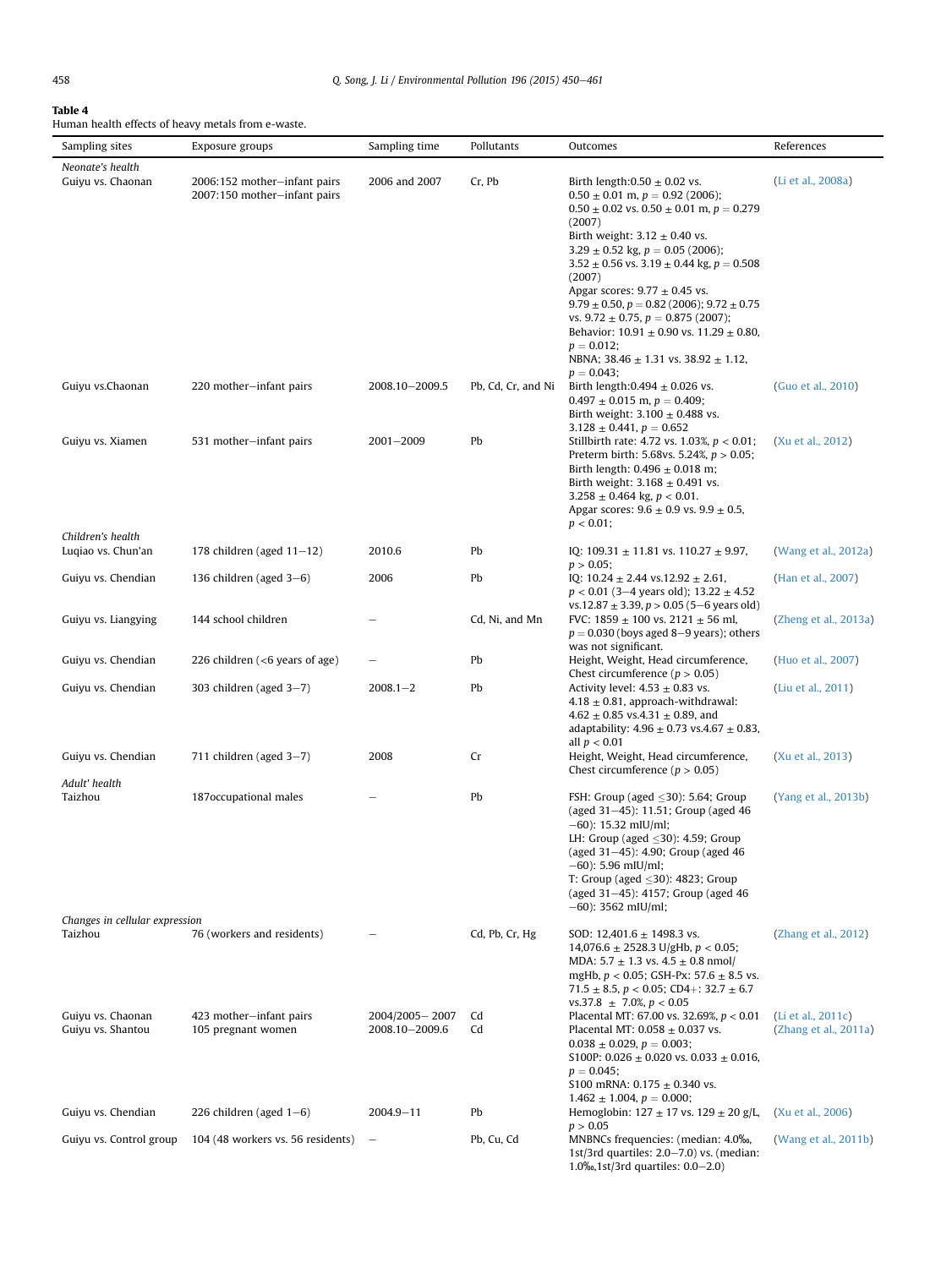<span id="page-9-0"></span>Table 4 (continued )

| Sampling sites    | Exposure groups                                               | Sampling time | Pollutants | Outcomes               | References         |
|-------------------|---------------------------------------------------------------|---------------|------------|------------------------|--------------------|
| Guiyu vs. Chaonan | 2006:152 mother-infant pairs;<br>2007:150 mother-infant pairs | 2006 and 2007 | Cr.        | DNA damage, $p < 0.05$ | (Li et al., 2008a) |

treatment in China [\(Song et al., 2012c, 2013; Zeng et al., 2013\)](#page-10-0). However, due to a range of social and economic factors, some of which have been discussed in this report, informal collectors continue to play a major role in the collection and recycling of ewaste, and informal processing often leads to detrimental effects on both the environment and the health and safety of workers and local communities (Chi et al., 2011; Fujimori and Takigami, 2014; Xu et al., 2012). In the coming years, unfortunately, both formal and informal sectors will probably continue to operate.

# 5. Conclusions

The widespread production and use of electronic and electrical equipment, the increasing contamination of the environment, and the persistence and bioaccumulation of these heavy metals warrant special consideration of e-waste as an emerging health risk for many populations.

The Chinese government plays a central role in the planning, administration and monitoring of the e-waste recycling system in China. Other actors, including universities and research institutions, individual enterprises, industry associations, NGOs and foreign governments and agencies also play important roles. Effective environmental regulations in e-waste management are needed to prevent excessive exposure to toxicants from e-waste. Improvements in the e-waste management system can thus be achieved through a combination of legislative development and implementation evaluation, technology transfer and innovation, research, knowledge exchange and international cooperation. Both developed and developing countries share joint responsibility in regulating electronic device manufacturing and e-waste transboundary movement. In countries where primitive e-waste recycling processes exist, human health, especially the health of children, needs to drive the regulation and management of recycling activities.

# Acknowledgments

The work was financially supported by the National Key Technologies R&D Program (2014BAC03B04), China Postdoctoral Science Foundation (2013M540966), and a special fund of the State Key Joint Laboratory of Environmental Simulation and Pollution Control (11Z02ESPCT).

#### References

- [Achillas, C., Aidonis, D., Vlachokostas, C., Karagiannidis, A., Moussiopoulos, N.,](http://refhub.elsevier.com/S0269-7491(14)00456-4/sref1) [Loulos, V., 2013. Depth of manual dismantling analysis: a cost-bene](http://refhub.elsevier.com/S0269-7491(14)00456-4/sref1)fit approach. [Waste Manag. 33, 948](http://refhub.elsevier.com/S0269-7491(14)00456-4/sref1)-[956.](http://refhub.elsevier.com/S0269-7491(14)00456-4/sref1)
- [Alabi, O.A., Bakare, A.A., Xu, X., Li, B., Zhang, Y., Huo, X., 2012. Comparative evalu](http://refhub.elsevier.com/S0269-7491(14)00456-4/sref2)[ation of environmental contamination and DNA damage induced by electronic](http://refhub.elsevier.com/S0269-7491(14)00456-4/sref2)[waste in Nigeria and China. Sci. Total Environ. 423, 62](http://refhub.elsevier.com/S0269-7491(14)00456-4/sref2)-[72](http://refhub.elsevier.com/S0269-7491(14)00456-4/sref2).
- [Balakrishnan Ramesh, B., Anand Kuber, P., Chiya Ahmed, B., 2007. Electrical and](http://refhub.elsevier.com/S0269-7491(14)00456-4/sref3) [electronic waste: a global environmental problem. Waste Manag. Res. 25,](http://refhub.elsevier.com/S0269-7491(14)00456-4/sref3)  $307 - 318$  $307 - 318$  $307 - 318$
- [Bhutta, M.K.S., Omar, A., Yang, X., 2011. Electronic waste: a growing concern in](http://refhub.elsevier.com/S0269-7491(14)00456-4/sref4) [today's environment. Econ. Res. Int. 2011, 1](http://refhub.elsevier.com/S0269-7491(14)00456-4/sref4)-[8](http://refhub.elsevier.com/S0269-7491(14)00456-4/sref4).
- [Bi, X., Simoneit, B.R.T., Wang, Z., Wang, X., Sheng, G., Fu, J., 2010. The major com](http://refhub.elsevier.com/S0269-7491(14)00456-4/sref5)[ponents of particles emitted during recycling of waste printed circuit boards in](http://refhub.elsevier.com/S0269-7491(14)00456-4/sref5) [a typical e-waste workshop of South China. Atmos. Environ. 44, 4440](http://refhub.elsevier.com/S0269-7491(14)00456-4/sref5)-[4445.](http://refhub.elsevier.com/S0269-7491(14)00456-4/sref5)
- [Bi, X., Thomas, G.O., Jones, K.C., Qu, W., Sheng, G., Martin, F.L., Fu, J., 2007. Exposure](http://refhub.elsevier.com/S0269-7491(14)00456-4/sref6) [of electronics dismantling workers to polybrominated diphenyl ethers, poly](http://refhub.elsevier.com/S0269-7491(14)00456-4/sref6)[chlorinated biphenyls, and organochlorine pesticides in South China. Environ.](http://refhub.elsevier.com/S0269-7491(14)00456-4/sref6) [Sci. Technol. 41, 5647](http://refhub.elsevier.com/S0269-7491(14)00456-4/sref6)-[5653.](http://refhub.elsevier.com/S0269-7491(14)00456-4/sref6)
- [Birloaga, I., De Michelis, I., Ferella, F., Buzatu, M., Veglio, F., 2013. Study on the in](http://refhub.elsevier.com/S0269-7491(14)00456-4/sref7)fl[uence of various factors in the hydrometallurgical processing of waste printed](http://refhub.elsevier.com/S0269-7491(14)00456-4/sref7) [circuit boards for copper and gold recovery. Waste Manag. 33, 935](http://refhub.elsevier.com/S0269-7491(14)00456-4/sref7)-[941.](http://refhub.elsevier.com/S0269-7491(14)00456-4/sref7)
- [Chan, J.K., Man, Y.B., Wu, S.C., Wong, M.H., 2013. Dietary intake of PBDEs of resi](http://refhub.elsevier.com/S0269-7491(14)00456-4/sref8)[dents at two major electronic waste recycling sites in China. Sci. Total Environ.](http://refhub.elsevier.com/S0269-7491(14)00456-4/sref8) [463](http://refhub.elsevier.com/S0269-7491(14)00456-4/sref8)-[464, 1138](http://refhub.elsevier.com/S0269-7491(14)00456-4/sref8)-[1146.](http://refhub.elsevier.com/S0269-7491(14)00456-4/sref8)
- [Chan, J.K., Wong, M.H., 2013. A review of environmental fate, body burdens, and](http://refhub.elsevier.com/S0269-7491(14)00456-4/sref9) [human health risk assessment of PCDD/Fs at two typical electronic waste](http://refhub.elsevier.com/S0269-7491(14)00456-4/sref9) [recycling sites in China. Sci. Total Environ. 463-464, 1111](http://refhub.elsevier.com/S0269-7491(14)00456-4/sref9)-[1123.](http://refhub.elsevier.com/S0269-7491(14)00456-4/sref9)
- [Chan, J.K., Xing, G.H., Xu, Y., Liang, Y., Chen, L.X., Wu, S.C., Wong, C.K., Leung, C.K.,](http://refhub.elsevier.com/S0269-7491(14)00456-4/sref10) [Wong, M.H., 2007. Body loadings and health risk assessment of polychlorinated](http://refhub.elsevier.com/S0269-7491(14)00456-4/sref10) [dibenzo-p-dioxins and dibenzofurans at an intensive electronic waste recycling](http://refhub.elsevier.com/S0269-7491(14)00456-4/sref10) [site in China. Environ. Sci. Technol. 41, 7668](http://refhub.elsevier.com/S0269-7491(14)00456-4/sref10)-[7674](http://refhub.elsevier.com/S0269-7491(14)00456-4/sref10).
- [Chen, D., Bi, X., Zhao, J., Chen, L., Tan, J., Mai, B., Sheng, G., Fu, J., Wong, M., 2009.](http://refhub.elsevier.com/S0269-7491(14)00456-4/sref11) [Pollution characterization and diurnal variation of PBDEs in the atmosphere of](http://refhub.elsevier.com/S0269-7491(14)00456-4/sref11) [an E-waste dismantling region. Environ. Pollut. 157, 1051](http://refhub.elsevier.com/S0269-7491(14)00456-4/sref11)-[1057.](http://refhub.elsevier.com/S0269-7491(14)00456-4/sref11)
- [Chi, X., Streicher-Porte, M., Wang, M.Y., Reuter, M.A., 2011. Informal electronic waste](http://refhub.elsevier.com/S0269-7491(14)00456-4/sref12) [recycling: a sector review with special focus on China. Waste Manag. 31,](http://refhub.elsevier.com/S0269-7491(14)00456-4/sref12) [731](http://refhub.elsevier.com/S0269-7491(14)00456-4/sref12)-742
- [Chung, S.S., 2012. Projection of waste quantities: the case of e-waste of the People's](http://refhub.elsevier.com/S0269-7491(14)00456-4/sref13) [Republic of China. Waste Manag. Res. 30, 1130](http://refhub.elsevier.com/S0269-7491(14)00456-4/sref13)-[1137.](http://refhub.elsevier.com/S0269-7491(14)00456-4/sref13)
- [Control, C.f.D., 1991. Preventing Lead Poisoning in Young Children: a Statement by](http://refhub.elsevier.com/S0269-7491(14)00456-4/sref14) [the Centers for Disease Control-October 1991. US Department of Health and](http://refhub.elsevier.com/S0269-7491(14)00456-4/sref14) [Human Services, Public Health Service, Atlanta, GA \(Atlanta, 30333\)](http://refhub.elsevier.com/S0269-7491(14)00456-4/sref14).
- [Duan, H., Eugster, M., Hischier, R., Streicher-Porte, M., Li, J., 2009. Life cycle](http://refhub.elsevier.com/S0269-7491(14)00456-4/sref15) [assessment study of a Chinese desktop personal computer. Sci. Total Environ.](http://refhub.elsevier.com/S0269-7491(14)00456-4/sref15) [407, 1755](http://refhub.elsevier.com/S0269-7491(14)00456-4/sref15)-[1764.](http://refhub.elsevier.com/S0269-7491(14)00456-4/sref15)
- [Esteban-Vasallo, M.D., Aragones, N., Pollan, M., Lopez-Abente, G., Perez-Gomez, B.,](http://refhub.elsevier.com/S0269-7491(14)00456-4/sref16) [2012. Mercury, cadmium, and lead levels in human placenta: a systematic re](http://refhub.elsevier.com/S0269-7491(14)00456-4/sref16)[view. Environ. Health Perspect. 120, 1369](http://refhub.elsevier.com/S0269-7491(14)00456-4/sref16)-[1377.](http://refhub.elsevier.com/S0269-7491(14)00456-4/sref16)
- Esteban, M., Castaño, A., 2009. Non-invasive matrices in human biomonitoring: a [review. Environ. Int. 35, 438](http://refhub.elsevier.com/S0269-7491(14)00456-4/sref17)-[449](http://refhub.elsevier.com/S0269-7491(14)00456-4/sref17).
- [Fang, W., Yang, Y., Xu, Z., 2013. PM10 and PM2.5 and health risk assessment for](http://refhub.elsevier.com/S0269-7491(14)00456-4/sref18) [heavy metals in a typical factory for cathode ray tube television recycling.](http://refhub.elsevier.com/S0269-7491(14)00456-4/sref18) [Environ. Sci. Technol. 47, 12469](http://refhub.elsevier.com/S0269-7491(14)00456-4/sref18)-[12476.](http://refhub.elsevier.com/S0269-7491(14)00456-4/sref18)
- [Fu, J., Wang, Y., Zhang, A., Zhang, Q., Zhao, Z., Wang, T., Jiang, G., 2011. Spatial dis](http://refhub.elsevier.com/S0269-7491(14)00456-4/sref19)[tribution of polychlorinated biphenyls \(PCBs\) and polybrominated biphenyl](http://refhub.elsevier.com/S0269-7491(14)00456-4/sref19) [ethers \(PBDEs\) in an e-waste dismantling region in Southeast China: use of](http://refhub.elsevier.com/S0269-7491(14)00456-4/sref19) [apple snail \(ampullariidae\) as a bioindicator. Chemosphere 82, 648](http://refhub.elsevier.com/S0269-7491(14)00456-4/sref19)–[655.](http://refhub.elsevier.com/S0269-7491(14)00456-4/sref19)
- [Fu, J., Zhou, Q., Liu, J., Liu, W., Wang, T., Zhang, Q., Jiang, G., 2008. High levels of](http://refhub.elsevier.com/S0269-7491(14)00456-4/sref20) heavy metals in rice (Oryza sativa [L.\) from a typical E-waste recycling area in](http://refhub.elsevier.com/S0269-7491(14)00456-4/sref20) [Southeast China and its potential risk to human health. Chemosphere 71,](http://refhub.elsevier.com/S0269-7491(14)00456-4/sref20) [1269](http://refhub.elsevier.com/S0269-7491(14)00456-4/sref20)-[1275.](http://refhub.elsevier.com/S0269-7491(14)00456-4/sref20)
- [Fujimori, T., Takigami, H., 2014. Pollution distribution of heavy metals in surface soil](http://refhub.elsevier.com/S0269-7491(14)00456-4/sref21) [at an informal electronic-waste recycling site. Environ. Geochem. Health 36,](http://refhub.elsevier.com/S0269-7491(14)00456-4/sref21)  $159 - 168.$  $159 - 168.$  $159 - 168.$  $159 - 168.$
- [Graber, L.K., Asher, D., Anandaraja, N., Bopp, R.F., Merrill, K., Cullen, M.R., Luboga, S.,](http://refhub.elsevier.com/S0269-7491(14)00456-4/sref22) [Trasande, L., 2010. Childhood lead exposure after the phaseout of leaded gas](http://refhub.elsevier.com/S0269-7491(14)00456-4/sref22)[oline: an ecological study of school-age children in Kampala, Uganda. Environ.](http://refhub.elsevier.com/S0269-7491(14)00456-4/sref22) [Health Perspect. 118, 884](http://refhub.elsevier.com/S0269-7491(14)00456-4/sref22)-[889](http://refhub.elsevier.com/S0269-7491(14)00456-4/sref22).
- [Grant, K., Goldizen, F.C., Sly, P.D., Brune, M.-N., Neira, M., van den Berg, M.,](http://refhub.elsevier.com/S0269-7491(14)00456-4/sref23) [Norman, R.E., 2013. Health consequences of exposure to e-waste: a systematic](http://refhub.elsevier.com/S0269-7491(14)00456-4/sref23) [review. Lancet Glob. Health 1, e350](http://refhub.elsevier.com/S0269-7491(14)00456-4/sref23)-[e361.](http://refhub.elsevier.com/S0269-7491(14)00456-4/sref23)
- [Gullett, B.K., Linak, W.P., Touati, A., Wasson, S.J., Gatica, S., King, C.J., 2007. Charac](http://refhub.elsevier.com/S0269-7491(14)00456-4/sref24)[terization of air emissions and residual ash from open burning of electronic](http://refhub.elsevier.com/S0269-7491(14)00456-4/sref24) [wastes during simulated rudimentary recycling operations. J. Mater. Cycles](http://refhub.elsevier.com/S0269-7491(14)00456-4/sref24) [Waste Manag. 9, 69](http://refhub.elsevier.com/S0269-7491(14)00456-4/sref24)-[79](http://refhub.elsevier.com/S0269-7491(14)00456-4/sref24).
- [Guo, Y., Huo, X., Li, Y., Wu, K., Liu, J., Huang, J., Zheng, G., Xiao, Q., Yang, H., Wang, Y.,](http://refhub.elsevier.com/S0269-7491(14)00456-4/sref25) [Chen, A., Xu, X., 2010. Monitoring of lead, cadmium, chromium and nickel in](http://refhub.elsevier.com/S0269-7491(14)00456-4/sref25) [placenta from an e-waste recycling town in China. Sci. Total Environ. 408,](http://refhub.elsevier.com/S0269-7491(14)00456-4/sref25) [3113](http://refhub.elsevier.com/S0269-7491(14)00456-4/sref25)-[3117.](http://refhub.elsevier.com/S0269-7491(14)00456-4/sref25)
- [Guo, Y., Huo, X., Wu, K., Liu, J., Zhang, Y., Xu, X., 2012. Carcinogenic polycyclic ar](http://refhub.elsevier.com/S0269-7491(14)00456-4/sref26)[omatic hydrocarbons in umbilical cord blood of human neonates from Guiyu,](http://refhub.elsevier.com/S0269-7491(14)00456-4/sref26) China. Sci. Total Environ.  $427-428$ ,  $35-40$  $35-40$ .
- [Han, D., Huo, X., Zheng, L., Li, Y., 2007. Investigation on blood lead and intelligence](http://refhub.elsevier.com/S0269-7491(14)00456-4/sref27) [levels of children in electronic waste recycling area investigation on blood lead](http://refhub.elsevier.com/S0269-7491(14)00456-4/sref27) [and intelligence levels of children in electronic waste recycling area. J. Shantou](http://refhub.elsevier.com/S0269-7491(14)00456-4/sref27) [Univ. Med. Coll. 20, 170](http://refhub.elsevier.com/S0269-7491(14)00456-4/sref27)-[175](http://refhub.elsevier.com/S0269-7491(14)00456-4/sref27).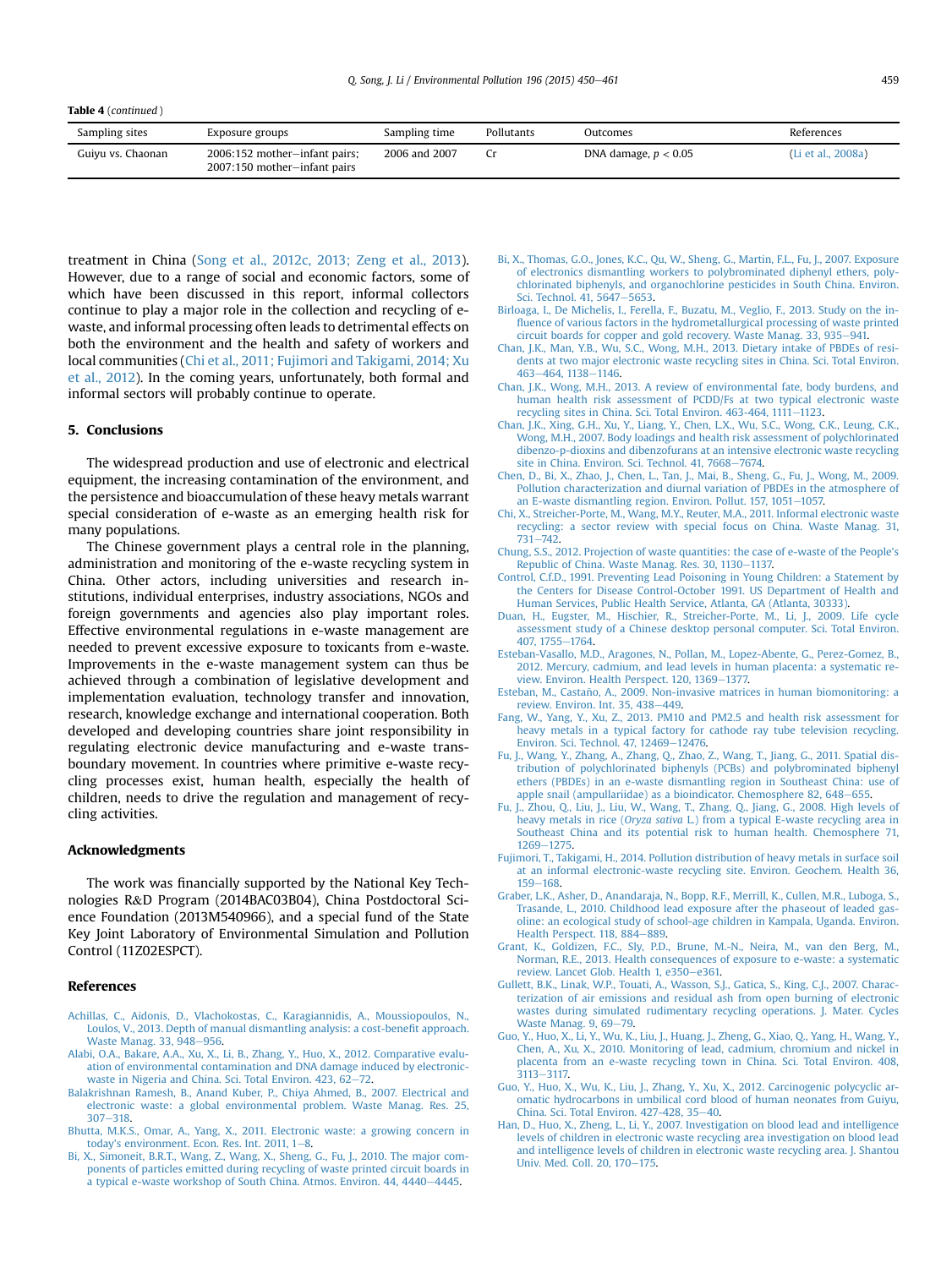- <span id="page-10-0"></span>[Han, G., Ding, G., Lou, X., Wang, X., Han, J., Shen, H., Zhou, Y., Du, L., 2011. Corre](http://refhub.elsevier.com/S0269-7491(14)00456-4/sref28)[lations of PCBs, DIOXIN, and PBDE with TSH in children's blood in areas of](http://refhub.elsevier.com/S0269-7491(14)00456-4/sref28) [computer E-waste recycling. Biomed. Environ. Sci. 24, 112](http://refhub.elsevier.com/S0269-7491(14)00456-4/sref28)-[116.](http://refhub.elsevier.com/S0269-7491(14)00456-4/sref28)
- [He, W., Li, G., Ma, X., Wang, H., Huang, J., Xu, M., Huang, C., 2006. WEEE recovery](http://refhub.elsevier.com/S0269-7491(14)00456-4/sref29) [strategies and the WEEE treatment status in China. J. Hazard Mater. 136,](http://refhub.elsevier.com/S0269-7491(14)00456-4/sref29)  $502 - 512$  $502 - 512$
- [Hischier, R., W](http://refhub.elsevier.com/S0269-7491(14)00456-4/sref30)ä[ger, P., Gauglhofer, J., 2005. Does WEEE recycling make sense from](http://refhub.elsevier.com/S0269-7491(14)00456-4/sref30) [an environmental perspective? Environ. Impact Assess. Rev. 25, 525](http://refhub.elsevier.com/S0269-7491(14)00456-4/sref30)–[539](http://refhub.elsevier.com/S0269-7491(14)00456-4/sref30).
- [Hu, Y., Cheng, H., 2013. Development and bottlenecks of renewable electricity](http://refhub.elsevier.com/S0269-7491(14)00456-4/sref31) [generation in China: a critical review. Environ. Sci. Technol. 47, 3044](http://refhub.elsevier.com/S0269-7491(14)00456-4/sref31)-[3056.](http://refhub.elsevier.com/S0269-7491(14)00456-4/sref31)
- [Huo, X., Peng, L., Xu, X., Zheng, L., Qiu, B., Qi, Z., Zhang, B., Han, D., Piao, Z., 2007.](http://refhub.elsevier.com/S0269-7491(14)00456-4/sref32) [Elevated blood lead levels of children in Guiyu, an electronic waste recycling](http://refhub.elsevier.com/S0269-7491(14)00456-4/sref32) [town in China. Environ. Health Perspect. 115, 1113](http://refhub.elsevier.com/S0269-7491(14)00456-4/sref32)-[1117.](http://refhub.elsevier.com/S0269-7491(14)00456-4/sref32)
- [Konz, J.J., Lisi, K., Friebele, E., Dixon, D., 1989. Exposure Factors Handbook. Versar,](http://refhub.elsevier.com/S0269-7491(14)00456-4/sref33) Inc, Springfi[eld, VA \(USA\).](http://refhub.elsevier.com/S0269-7491(14)00456-4/sref33)
- [Leung, A., Luksemburg, W., Wong, A., Wong, M., 2007. Spatial distribution of pol](http://refhub.elsevier.com/S0269-7491(14)00456-4/sref34)[ybrominated diphenyl ethers and polychlorinated dibenzo-p-dioxins and di](http://refhub.elsevier.com/S0269-7491(14)00456-4/sref34)[benzofurans in soil and combusted residue at guiyu, an electronic waste](http://refhub.elsevier.com/S0269-7491(14)00456-4/sref34) [recycling site in Southeast China. Environ. Sci. Technol. 41, 2730](http://refhub.elsevier.com/S0269-7491(14)00456-4/sref34)-[2737.](http://refhub.elsevier.com/S0269-7491(14)00456-4/sref34)
- Leung, A.O., Cheung, K.C., Wong, M.H., 2013. Spatial distribution of polycyclic aromatic hydrocarbons in soil, sediment, and combusted residue at an e-waste processing site in Southeast China. Environ. Sci. Pollut. Res. Int. [http://](http://dx.doi.org/10.1007/s11356-013-1465-8) [dx.doi.org/10.1007/s11356-013-1465-8.](http://dx.doi.org/10.1007/s11356-013-1465-8)
- [Leung, A.O., Duzgoren-Aydin, N.S., Cheung, K.C., Wong, M.H., 2008. Heavy metals](http://refhub.elsevier.com/S0269-7491(14)00456-4/sref36) [concentrations of surface dust from e-waste recycling and its human health](http://refhub.elsevier.com/S0269-7491(14)00456-4/sref36) [implications in Southeast China. Environ. Sci. Technol. 42, 2674](http://refhub.elsevier.com/S0269-7491(14)00456-4/sref36)-[2680](http://refhub.elsevier.com/S0269-7491(14)00456-4/sref36).
- [Leung, A.O., Zheng, J., Yu, C.K., Liu, W.K., Wong, C.K., Cai, Z., Wong, M.H., 2011.](http://refhub.elsevier.com/S0269-7491(14)00456-4/sref37) [Polybrominated diphenyl ethers and polychlorinated dibenzo-p-dioxins and](http://refhub.elsevier.com/S0269-7491(14)00456-4/sref37) [dibenzofurans in surface dust at an E-waste processing site in Southeast China.](http://refhub.elsevier.com/S0269-7491(14)00456-4/sref37) [Environ. Sci. Technol. 45, 5775](http://refhub.elsevier.com/S0269-7491(14)00456-4/sref37)-[5782.](http://refhub.elsevier.com/S0269-7491(14)00456-4/sref37)
- [Li, H., Bai, J., Li, Y., Cheng, H., Zeng, E.Y., You, J., 2011a. Short-range transport of](http://refhub.elsevier.com/S0269-7491(14)00456-4/sref38) [contaminants released from e-waste recycling site in South China. J. Environ.](http://refhub.elsevier.com/S0269-7491(14)00456-4/sref38) [Monit. 13, 836](http://refhub.elsevier.com/S0269-7491(14)00456-4/sref38)-[843.](http://refhub.elsevier.com/S0269-7491(14)00456-4/sref38)
- [Li, H., Yu, L., Sheng, G., Fu, J., Peng, P., 2007. Severe PCDD/F and PBDD/F pollution in](http://refhub.elsevier.com/S0269-7491(14)00456-4/sref39) [air around an electronic waste dismantling area in China. Environ. Sci. Technol.](http://refhub.elsevier.com/S0269-7491(14)00456-4/sref39) [41, 5641](http://refhub.elsevier.com/S0269-7491(14)00456-4/sref39)-[5646.](http://refhub.elsevier.com/S0269-7491(14)00456-4/sref39)
- [Li, J., Duan, H., Shi, P., 2011b. Heavy metal contamination of surface soil in electronic](http://refhub.elsevier.com/S0269-7491(14)00456-4/sref40) [waste dismantling area: site investigation and source-apportionment analysis.](http://refhub.elsevier.com/S0269-7491(14)00456-4/sref40) [Waste Manag. Res. 29, 727](http://refhub.elsevier.com/S0269-7491(14)00456-4/sref40)-[738.](http://refhub.elsevier.com/S0269-7491(14)00456-4/sref40)
- [Li, Y., Huo, X., Liu, J., Peng, L., Li, W., Xu, X., 2011c. Assessment of cadmium exposure](http://refhub.elsevier.com/S0269-7491(14)00456-4/sref41) [for neonates in Guiyu, an electronic waste pollution site of China. Environ.](http://refhub.elsevier.com/S0269-7491(14)00456-4/sref41) [Monit. Assess. 177, 343](http://refhub.elsevier.com/S0269-7491(14)00456-4/sref41)-[351.](http://refhub.elsevier.com/S0269-7491(14)00456-4/sref41)
- [Li, Y., Li, M., Liu, Y., Song, G., Liu, N., 2012. A microarray for microRNA pro](http://refhub.elsevier.com/S0269-7491(14)00456-4/sref42)filing in [spermatozoa from adult men living in an environmentally polluted site. Bull.](http://refhub.elsevier.com/S0269-7491(14)00456-4/sref42) [Environ. Contam. Toxicol. 89, 1111](http://refhub.elsevier.com/S0269-7491(14)00456-4/sref42)-[1114.](http://refhub.elsevier.com/S0269-7491(14)00456-4/sref42)
- [Li, Y., Xu, X., Liu, J., Wu, K., Gu, C., Shao, G., Chen, S., Chen, G., Huo, X., 2008a. The](http://refhub.elsevier.com/S0269-7491(14)00456-4/sref43) [hazard of chromium exposure to neonates in Guiyu of China. Sci. Total Environ.](http://refhub.elsevier.com/S0269-7491(14)00456-4/sref43) 403. 99-[104](http://refhub.elsevier.com/S0269-7491(14)00456-4/sref43).
- [Li, Y., Xu, X., Wu, K., Chen, G., Liu, J., Chen, S., Gu, C., Zhang, B., Zheng, L., Zheng, M.,](http://refhub.elsevier.com/S0269-7491(14)00456-4/sref44) [Huo, X., 2008b. Monitoring of lead load and its effect on neonatal behavioral](http://refhub.elsevier.com/S0269-7491(14)00456-4/sref44) [neurological assessment scores in Guiyu, an electronic waste recycling town in](http://refhub.elsevier.com/S0269-7491(14)00456-4/sref44) [China. J. Environ. Monit. 10, 1233](http://refhub.elsevier.com/S0269-7491(14)00456-4/sref44).
- [Liu, J., Xu, X., Wu, K., Piao, Z., Huang, J., Guo, Y., Li, W., Zhang, Y., Chen, A., Huo, X.,](http://refhub.elsevier.com/S0269-7491(14)00456-4/sref45) [2011. Association between lead exposure from electronic waste recycling and](http://refhub.elsevier.com/S0269-7491(14)00456-4/sref45) [child temperament alterations. Neurotoxicology 32, 458](http://refhub.elsevier.com/S0269-7491(14)00456-4/sref45)-[464](http://refhub.elsevier.com/S0269-7491(14)00456-4/sref45).
- [Luo, C., Liu, C., Wang, Y., Liu, X., Li, F., Zhang, G., Li, X., 2011. Heavy metal contam](http://refhub.elsevier.com/S0269-7491(14)00456-4/sref46)[ination in soils and vegetables near an e-waste processing site, South China.](http://refhub.elsevier.com/S0269-7491(14)00456-4/sref46) [J. Hazard Mater. 186, 481](http://refhub.elsevier.com/S0269-7491(14)00456-4/sref46)-[490](http://refhub.elsevier.com/S0269-7491(14)00456-4/sref46).
- [Luo, X.J., Liu, J., Luo, Y., Zhang, X.L., Wu, J.P., Lin, Z., Chen, S.J., Mai, B.X., Yang, Z.Y.,](http://refhub.elsevier.com/S0269-7491(14)00456-4/sref47) [2009. Polybrominated diphenyl ethers \(PBDEs\) in free-range domestic fowl](http://refhub.elsevier.com/S0269-7491(14)00456-4/sref47) [from an e-waste recycling site in South China: levels, pro](http://refhub.elsevier.com/S0269-7491(14)00456-4/sref47)file and human dietary [exposure. Environ. Int. 35, 253](http://refhub.elsevier.com/S0269-7491(14)00456-4/sref47)-[258](http://refhub.elsevier.com/S0269-7491(14)00456-4/sref47).
- [Ni, H.G., Zeng, H., Tao, S., Zeng, E.Y., 2010. Environmental and human exposure to](http://refhub.elsevier.com/S0269-7491(14)00456-4/sref48) [persistent halogenated compounds derived from e-waste in China. Environ.](http://refhub.elsevier.com/S0269-7491(14)00456-4/sref48) [Toxicol. Chem. 29, 1237](http://refhub.elsevier.com/S0269-7491(14)00456-4/sref48)-[1247.](http://refhub.elsevier.com/S0269-7491(14)00456-4/sref48)
- [Ni, K., Lu, Y., Wang, T., Kannan, K., Gosens, J., Xu, L., Li, Q., Wang, L., Liu, S., 2013a.](http://refhub.elsevier.com/S0269-7491(14)00456-4/sref49) [A review of human exposure to polybrominated diphenyl ethers \(PBDEs\) in](http://refhub.elsevier.com/S0269-7491(14)00456-4/sref49) [China. Int. J. Hyg. Environ. Health 216, 607](http://refhub.elsevier.com/S0269-7491(14)00456-4/sref49)-[623.](http://refhub.elsevier.com/S0269-7491(14)00456-4/sref49)
- [Ni, W., Huang, Y., Wang, X., Zhang, J., Wu, K., 2013b. Associations of neonatal lead,](http://refhub.elsevier.com/S0269-7491(14)00456-4/sref50) [cadmium, chromium and nickel co-exposure with DNA oxidative damage in an](http://refhub.elsevier.com/S0269-7491(14)00456-4/sref50) [electronic waste recycling town. Sci. Total Environ. 472C, 354](http://refhub.elsevier.com/S0269-7491(14)00456-4/sref50)-[362](http://refhub.elsevier.com/S0269-7491(14)00456-4/sref50).
- [Organization, W.H, 2011. Evaluation of Certain Food Additives and Contaminants:](http://refhub.elsevier.com/S0269-7491(14)00456-4/sref51) [Seventy-fourth Report of the Joint FAO/WHO Expert Committee on Food Ad](http://refhub.elsevier.com/S0269-7491(14)00456-4/sref51)[ditives. World Health Organization.](http://refhub.elsevier.com/S0269-7491(14)00456-4/sref51)
- [Peng, L., Huo, X., Xu, X., Zhang, Y., Qiu, B., 2005. Effects of electronic waste](http://refhub.elsevier.com/S0269-7491(14)00456-4/sref52) [recyclimg-disposing contamination on children's blood lead level. J. Shantou](http://refhub.elsevier.com/S0269-7491(14)00456-4/sref52) [Univ. Coll. 18, 48](http://refhub.elsevier.com/S0269-7491(14)00456-4/sref52)-[50.](http://refhub.elsevier.com/S0269-7491(14)00456-4/sref52)
- [Pragst, F., Balikova, M.A., 2006. State of the art in hair analysis for detection of drug](http://refhub.elsevier.com/S0269-7491(14)00456-4/sref53) and alcohol abuse. Clin. Chim. Acta 370,  $17-49$ .
- [Qin, X., Qin, Z., Li, Y., Zhao, Y., Xia, X., Yan, S., Tian, M., Zhao, X., Xu, X., Yang, Y., 2011.](http://refhub.elsevier.com/S0269-7491(14)00456-4/sref54) [Polybrominated diphenyl ethers in chicken tissues and eggs from an electronic](http://refhub.elsevier.com/S0269-7491(14)00456-4/sref54) [waste recycling area in Southeast China. J. Environ. Sci. 23, 133](http://refhub.elsevier.com/S0269-7491(14)00456-4/sref54)–[138.](http://refhub.elsevier.com/S0269-7491(14)00456-4/sref54)
- [Song, Q., Wang, Z., Li, J., Duan, H., 2012a. Sustainability evaluation of an e-waste](http://refhub.elsevier.com/S0269-7491(14)00456-4/sref55) [treatment enterprise based on emergy analysis in China. Ecol. Eng. 42,](http://refhub.elsevier.com/S0269-7491(14)00456-4/sref55)  $223 - 231$  $223 - 231$ .
- [Song, Q., Wang, Z., Li, J., Yuan, W., 2012b. Life cycle assessment of desktop PCs in](http://refhub.elsevier.com/S0269-7491(14)00456-4/sref56) [Macau. Int. J. Life Cycle Assess. 18, 553](http://refhub.elsevier.com/S0269-7491(14)00456-4/sref56)-[566.](http://refhub.elsevier.com/S0269-7491(14)00456-4/sref56)
- [Song, Q., Wang, Z., Li, J., Zeng, X., 2012c. Life cycle assessment of TV sets in China: a](http://refhub.elsevier.com/S0269-7491(14)00456-4/sref57) [case study of the impacts of CRT monitors. Waste Manag. 32, 1926](http://refhub.elsevier.com/S0269-7491(14)00456-4/sref57)–[1936](http://refhub.elsevier.com/S0269-7491(14)00456-4/sref57).
- [Song, Q., Wang, Z., Li, J., Zeng, X., 2013. The life cycle assessment of an e-waste](http://refhub.elsevier.com/S0269-7491(14)00456-4/sref58) [treatment enterprise in China. J. Mater. Cycles Waste Manag. 15, 469](http://refhub.elsevier.com/S0269-7491(14)00456-4/sref58)–[475](http://refhub.elsevier.com/S0269-7491(14)00456-4/sref58).
- [Stevels, A., Huisman, J., Wang, F., Li, J., Li, B., Duan, H., 2013. Take back and treatment](http://refhub.elsevier.com/S0269-7491(14)00456-4/sref59) of discarded electronics: a scientifi[c update. Front. Environ. Sci. Eng. 7, 475](http://refhub.elsevier.com/S0269-7491(14)00456-4/sref59)-[482](http://refhub.elsevier.com/S0269-7491(14)00456-4/sref59).
- [Tang, X., Shen, C., Shi, D., Cheema, S.A., Khan, M.I., Zhang, C., Chen, Y., 2010. Heavy](http://refhub.elsevier.com/S0269-7491(14)00456-4/sref60) [metal and persistent organic compound contamination in soil from Wenling:](http://refhub.elsevier.com/S0269-7491(14)00456-4/sref60) [an emerging e-waste recycling city in Taizhou area, China. J. Hazard Mater. 173,](http://refhub.elsevier.com/S0269-7491(14)00456-4/sref60)  $653 - 660$  $653 - 660$
- [Wang, F., Huisman, J., Stevels, A., Balde, C.P., 2013. Enhancing e-waste estimates:](http://refhub.elsevier.com/S0269-7491(14)00456-4/sref61) [Improving data quality by multivariate input-output analysis. Waste Manag. 33,](http://refhub.elsevier.com/S0269-7491(14)00456-4/sref61)  $2397 - 2407$  $2397 - 2407$ .
- [Wang, H., Han, M., Yang, S., Chen, Y., Liu, Q., Ke, S., 2011a. Urinary heavy metal levels](http://refhub.elsevier.com/S0269-7491(14)00456-4/sref62) [and relevant factors among people exposed to e-waste dismantling. Environ.](http://refhub.elsevier.com/S0269-7491(14)00456-4/sref62)  $Int. 37, 80-85.$  $Int. 37, 80-85.$  $Int. 37, 80-85.$
- [Wang, Q., He, A.M., Gao, B., Chen, L., Yu, Q.Z., Guo, H., Shi, B.J., Jiang, P., Zhang, Z.Y.,](http://refhub.elsevier.com/S0269-7491(14)00456-4/sref63) [Li, P.L., Sheng, Y.G., Fu, M.J., Wu, C.T., Chen, M.X., Yuan, J., 2011b. Increased levels](http://refhub.elsevier.com/S0269-7491(14)00456-4/sref63) [of lead in the blood and frequencies of lymphocytic micronucleated binucleated](http://refhub.elsevier.com/S0269-7491(14)00456-4/sref63) [cells among workers from an electronic-waste recycling site. J. Environ. Sci.](http://refhub.elsevier.com/S0269-7491(14)00456-4/sref63) [Health A Tox. Hazard. Subst. Environ. Eng. 46, 669](http://refhub.elsevier.com/S0269-7491(14)00456-4/sref63)-[676](http://refhub.elsevier.com/S0269-7491(14)00456-4/sref63).
- [Wang, T., Fu, J., Wang, Y., Liao, C., Tao, Y., Jiang, G., 2009. Use of scalp hair as indicator](http://refhub.elsevier.com/S0269-7491(14)00456-4/sref64) [of human exposure to heavy metals in an electronic waste recycling area. En](http://refhub.elsevier.com/S0269-7491(14)00456-4/sref64)[viron. Pollut. 157, 2445](http://refhub.elsevier.com/S0269-7491(14)00456-4/sref64)-[2451.](http://refhub.elsevier.com/S0269-7491(14)00456-4/sref64)
- [Wang, X., Miller, G., Ding, G., Lou, X., Cai, D., Chen, Z., Meng, J., Tang, J., Chu, C.,](http://refhub.elsevier.com/S0269-7491(14)00456-4/sref65) [Mo, Z., Han, J., 2012a. Health risk assessment of lead for children in tinfoil](http://refhub.elsevier.com/S0269-7491(14)00456-4/sref65) [manufacturing and e-waste recycling areas of Zhejiang Province, China. Sci.](http://refhub.elsevier.com/S0269-7491(14)00456-4/sref65) [Total Environ. 426, 106](http://refhub.elsevier.com/S0269-7491(14)00456-4/sref65)-[112.](http://refhub.elsevier.com/S0269-7491(14)00456-4/sref65)
- [Wang, Y., Tian, Z., Zhu, H., Cheng, Z., Kang, M., Luo, C., Li, J., Zhang, G., 2012b.](http://refhub.elsevier.com/S0269-7491(14)00456-4/sref66) [Polycyclic aromatic hydrocarbons \(PAHs\) in soils and vegetation near an e](http://refhub.elsevier.com/S0269-7491(14)00456-4/sref66)[waste recycling site in South China: concentration, distribution, source, and risk](http://refhub.elsevier.com/S0269-7491(14)00456-4/sref66) [assessment. Sci. Total Environ. 439, 187](http://refhub.elsevier.com/S0269-7491(14)00456-4/sref66)-[193.](http://refhub.elsevier.com/S0269-7491(14)00456-4/sref66)
- [Wong, C.S., Duzgoren-Aydin, N.S., Aydin, A., Wong, M.H., 2007. Evidence of exces](http://refhub.elsevier.com/S0269-7491(14)00456-4/sref67)[sive releases of metals from primitive e-waste processing in Guiyu, China.](http://refhub.elsevier.com/S0269-7491(14)00456-4/sref67) [Environ. Pollut. 148, 62](http://refhub.elsevier.com/S0269-7491(14)00456-4/sref67)-[72.](http://refhub.elsevier.com/S0269-7491(14)00456-4/sref67)
- [Xing, G.H., Chan, J.K., Leung, A.O., Wu, S.C., Wong, M.H., 2009. Environmental impact](http://refhub.elsevier.com/S0269-7491(14)00456-4/sref68) [and human exposure to PCBs in Guiyu, an electronic waste recycling site in](http://refhub.elsevier.com/S0269-7491(14)00456-4/sref68) China. Environ. Int.  $35, 76-82$  $35, 76-82$ .
- [Xu, X., Peng, L., Li, W., Qiu, B., Huo, X., 2006. Investigation on blood Lead of children](http://refhub.elsevier.com/S0269-7491(14)00456-4/sref69) [aged 1](http://refhub.elsevier.com/S0269-7491(14)00456-4/sref69)-[6 in electronic waste disposing district. J. Environ. Health 23, 58](http://refhub.elsevier.com/S0269-7491(14)00456-4/sref69)-[60](http://refhub.elsevier.com/S0269-7491(14)00456-4/sref69).
- [Xu, X., Yang, H., Chen, A., Zhou, Y., Wu, K., Liu, J., Zhang, Y., Huo, X., 2012. Birth](http://refhub.elsevier.com/S0269-7491(14)00456-4/sref70) [outcomes related to informal e-waste recycling in Guiyu, China. Reprod. Toxicol.](http://refhub.elsevier.com/S0269-7491(14)00456-4/sref70)  $33, 94 - 98$  $33, 94 - 98$  $33, 94 - 98$
- Xu, X., Yekeen, T.A., Liu, J., Zhuang, B., Li, W., Huo, X., 2013. Chromium exposure among children from an electronic waste recycling town of China. Environ. Sci. Pollut. Res. Int. [http://dx.doi.org/10.1007/s11356-013-2345-y.](http://dx.doi.org/10.1007/s11356-013-2345-y)
- [Xue, M., Yang, Y., Ruan, J., Xu, Z., 2012. Assessment of noise and heavy metals \(Cr, Cu,](http://refhub.elsevier.com/S0269-7491(14)00456-4/sref72) [Cd, Pb\) in the ambience of the production line for recycling waste printed](http://refhub.elsevier.com/S0269-7491(14)00456-4/sref72) [circuit boards. Environ. Sci. Technol. 46, 494](http://refhub.elsevier.com/S0269-7491(14)00456-4/sref72)-[499](http://refhub.elsevier.com/S0269-7491(14)00456-4/sref72).
- [Yan, C.H., Xu, J., Shen, X.M., 2013. Childhood lead poisoning in China: challenges and](http://refhub.elsevier.com/S0269-7491(14)00456-4/sref73) [opportunities. Environ. Health Perspect. 121, A294.](http://refhub.elsevier.com/S0269-7491(14)00456-4/sref73)
- [Yang, H., Huo, X., Yekeen, T.A., Zheng, Q., Zheng, M., Xu, X., 2013a. Effects of lead and](http://refhub.elsevier.com/S0269-7491(14)00456-4/sref74) [cadmium exposure from electronic waste on child physical growth. Environ. Sci.](http://refhub.elsevier.com/S0269-7491(14)00456-4/sref74) [Pollut. Res. Int. 20, 4441](http://refhub.elsevier.com/S0269-7491(14)00456-4/sref74)-[4447.](http://refhub.elsevier.com/S0269-7491(14)00456-4/sref74)
- [Yang, Y., Lu, X.S., Li, D.L., Yu, Y.J., 2013b. Effects of environmental lead pollution on](http://refhub.elsevier.com/S0269-7491(14)00456-4/sref75) [blood lead and sex hormone levels among occupationally exposed group in an](http://refhub.elsevier.com/S0269-7491(14)00456-4/sref75) [E-waste dismantling area. Biomed. Environ. Sci. 26, 474](http://refhub.elsevier.com/S0269-7491(14)00456-4/sref75)-[484.](http://refhub.elsevier.com/S0269-7491(14)00456-4/sref75)
- [Zeng, X., Li, J., 2013. Implications for the carrying capacity of lithium reserve in](http://refhub.elsevier.com/S0269-7491(14)00456-4/sref76) [China. Resour. Conserv. Recycl. 80, 58](http://refhub.elsevier.com/S0269-7491(14)00456-4/sref76)-[63.](http://refhub.elsevier.com/S0269-7491(14)00456-4/sref76)
- [Zeng, X., Li, J., Singh, N., 2014. Recycling of spent lithium-ion battery: a critical re](http://refhub.elsevier.com/S0269-7491(14)00456-4/sref77)[view. Crit. Rev. Environ. Sci. Technol. 44, 1129](http://refhub.elsevier.com/S0269-7491(14)00456-4/sref77)-[1165.](http://refhub.elsevier.com/S0269-7491(14)00456-4/sref77)
- [Zeng, X., Li, J., Stevels, A.L.N., Liu, L., 2013. Perspective of electronic waste man](http://refhub.elsevier.com/S0269-7491(14)00456-4/sref78)[agement in China based on a legislation comparison between China and the EU.](http://refhub.elsevier.com/S0269-7491(14)00456-4/sref78) [J. Clean. Prod. 51, 80](http://refhub.elsevier.com/S0269-7491(14)00456-4/sref78)-[87.](http://refhub.elsevier.com/S0269-7491(14)00456-4/sref78)
- [Zhang, J., Hang, M., 2009. Eco-toxicity and metal contamination of paddy soil in an](http://refhub.elsevier.com/S0269-7491(14)00456-4/sref79) [e-wastes recycling area. J. Hazard Mater. 165, 744](http://refhub.elsevier.com/S0269-7491(14)00456-4/sref79)-[750.](http://refhub.elsevier.com/S0269-7491(14)00456-4/sref79)
- [Zhang, Q., Ye, J., Chen, J., Xu, H., Wang, C., Zhao, M., 2014. Risk assessment of pol](http://refhub.elsevier.com/S0269-7491(14)00456-4/sref80)[ychlorinated biphenyls and heavy metals in soils of an abandoned e-waste site](http://refhub.elsevier.com/S0269-7491(14)00456-4/sref80) [in China. Environ. Pollut. 185, 258](http://refhub.elsevier.com/S0269-7491(14)00456-4/sref80)-[265](http://refhub.elsevier.com/S0269-7491(14)00456-4/sref80).
- [Zhang, Q., Zhou, T., Xu, X., Guo, Y., Zhao, Z., Zhu, M., Li, W., Yi, D., Huo, X., 2011a.](http://refhub.elsevier.com/S0269-7491(14)00456-4/sref81) [Downregulation of placental S100P is associated with cadmium exposure in](http://refhub.elsevier.com/S0269-7491(14)00456-4/sref81) [Guiyu, an e-waste recycling town in China. Sci. Total Environ. 410-411, 53](http://refhub.elsevier.com/S0269-7491(14)00456-4/sref81)-[58.](http://refhub.elsevier.com/S0269-7491(14)00456-4/sref81)
- [Zhang, R., Xu, C., Shen, H., Meng, J., 2012. Oxidative damage and immunotoxicity](http://refhub.elsevier.com/S0269-7491(14)00456-4/sref82) [effect of people who exposed to electronic waste. J. Hyg. Res. 41, 199](http://refhub.elsevier.com/S0269-7491(14)00456-4/sref82)-[203](http://refhub.elsevier.com/S0269-7491(14)00456-4/sref82).
- [Zhang, X., Ruan, X., Yan, M., Zhao, Y., Wei, W., Qin, Z., Yang, Y., Xu, H., Li, Y., 2011b.](http://refhub.elsevier.com/S0269-7491(14)00456-4/sref83) [Polybrominated diphenyl ether \(PBDE\) in blood from children \(age 9](http://refhub.elsevier.com/S0269-7491(14)00456-4/sref83)-[12\) in](http://refhub.elsevier.com/S0269-7491(14)00456-4/sref83) [Taizhou, China. J. Environ. Sci. 23, 1199](http://refhub.elsevier.com/S0269-7491(14)00456-4/sref83)-[1204.](http://refhub.elsevier.com/S0269-7491(14)00456-4/sref83)
- [Zhang, Y., Chen, L., Ju, Y., Chen, Y., Jiang, Q., 2007. Levels of cadmium and lead and](http://refhub.elsevier.com/S0269-7491(14)00456-4/sref84) [copper in blood and urine samples from residents exposed to the E-waste](http://refhub.elsevier.com/S0269-7491(14)00456-4/sref84) [recycling environment. J. Environ. Health 24, 563](http://refhub.elsevier.com/S0269-7491(14)00456-4/sref84)-[566](http://refhub.elsevier.com/S0269-7491(14)00456-4/sref84).
- [Zhao, K., Liu, X., Xu, J., Selim, H.M., 2010. Heavy metal contaminations in a soil-rice](http://refhub.elsevier.com/S0269-7491(14)00456-4/sref85) system: identifi[cation of spatial dependence in relation to soil properties of](http://refhub.elsevier.com/S0269-7491(14)00456-4/sref85) paddy fi[elds. J. Hazard Mater. 181, 778](http://refhub.elsevier.com/S0269-7491(14)00456-4/sref85)-[787.](http://refhub.elsevier.com/S0269-7491(14)00456-4/sref85)